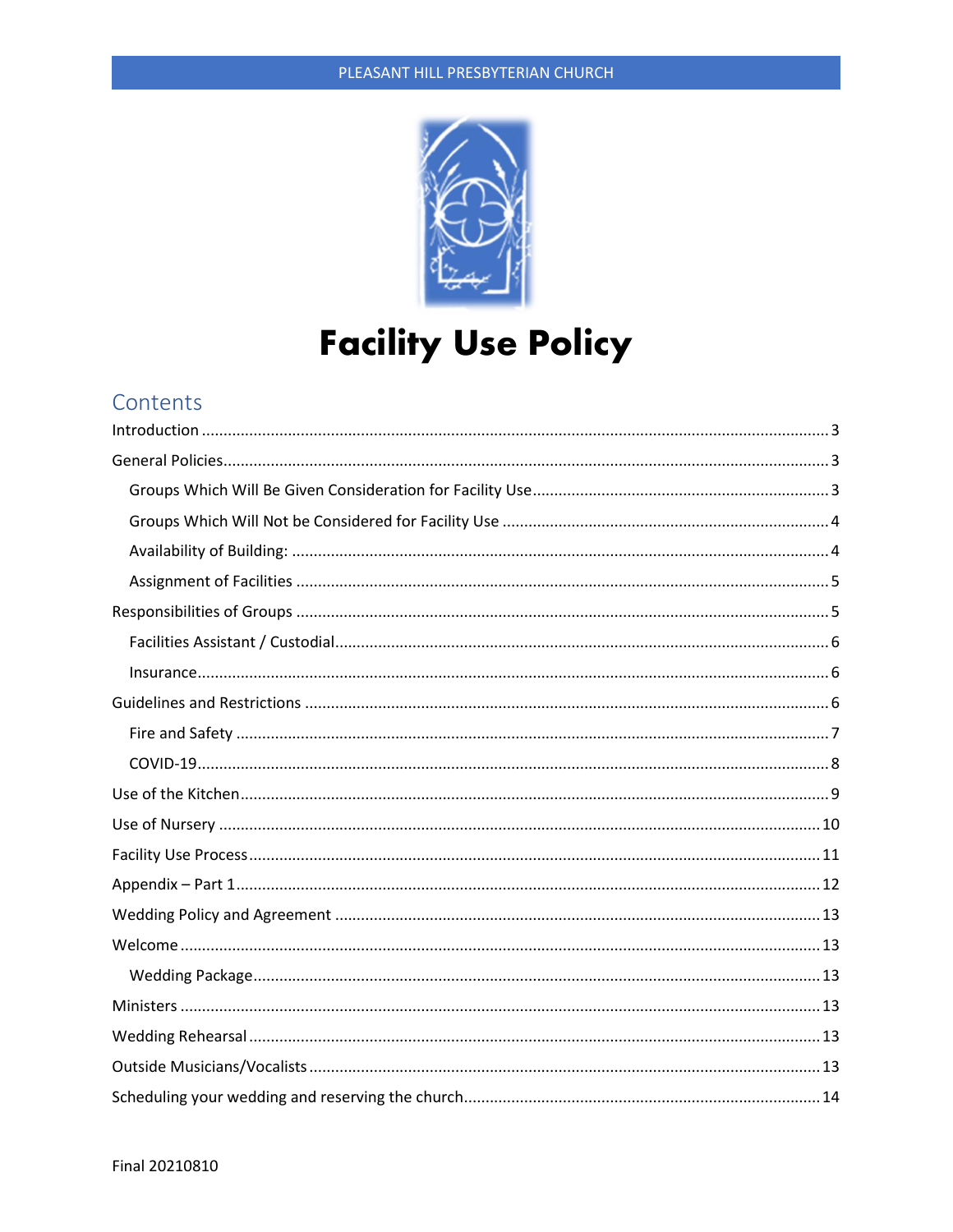#### PLEASANT HILL PRESBYTERIAN CHURCH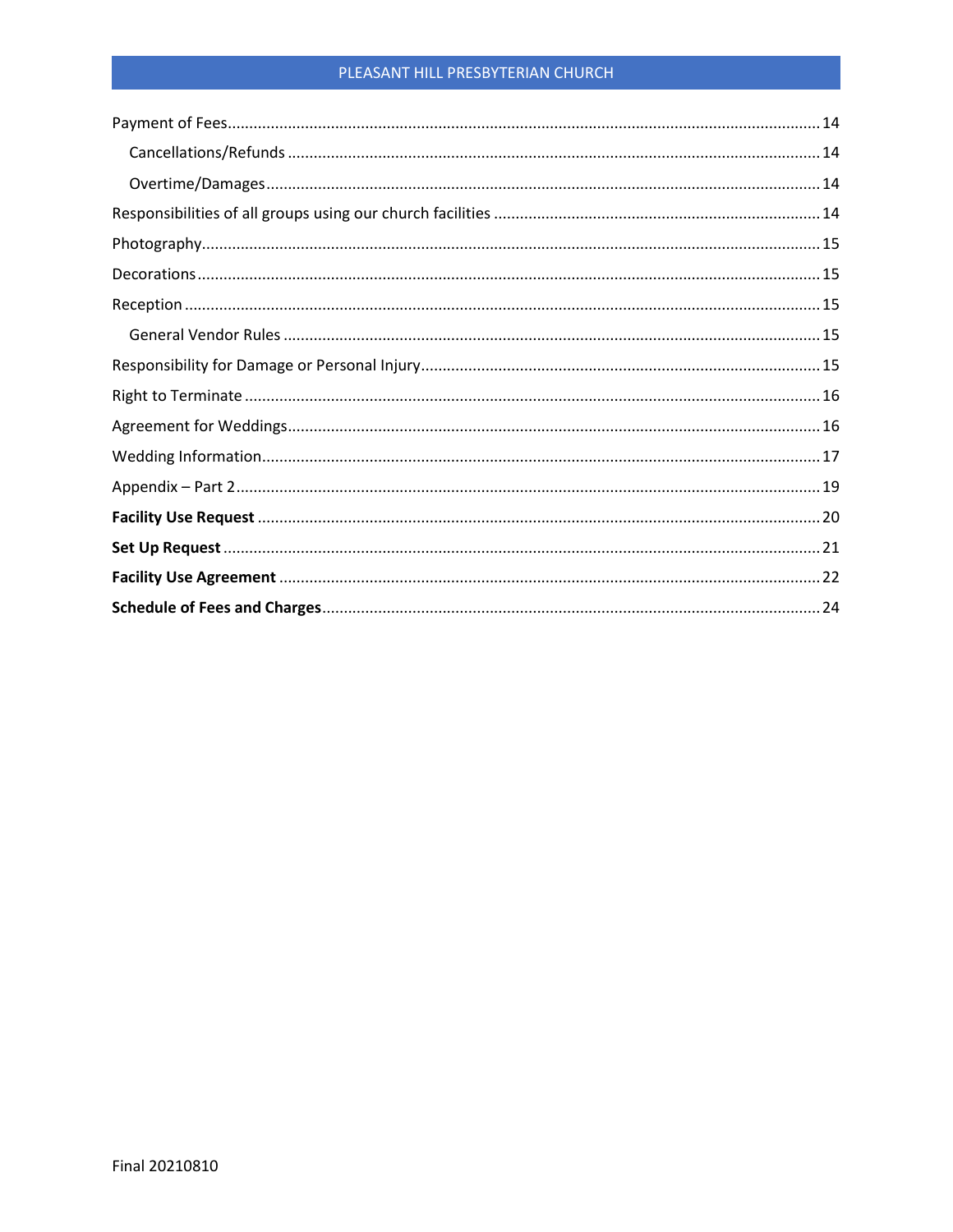### <span id="page-2-0"></span>Introduction

The mission of Pleasant Hill Presbyterian Church (PHPC) is to praise God and serve all; to be a welcoming, caring Christ-centered community that nurtures disciples of all ages through worship, outreach, Christian education and fellowship activities. The facilities are intended for the use of the congregation of Pleasant Hill Presbyterian Church in worshiping God and carrying out Christian ministries through activities of evangelism, education, stewardship, Christian social concern, health and welfare, and mission outreach. Pleasant Hill Presbyterian Church has an active ministry to children, youth, adults, and senior adults. PHPC is also committed to serve the community in a manner that will enrich and benefit the lives of the citizens of this community. PHPC welcomes the use of its facilities by its members, related church groups, community groups and agencies, and others whose objectives are deemed by PHPC's Session and Senior Pastor to be fitting with those of the congregation.

The grounds and facilities of PHPC belong to the Presbyterian Church (USA). The PC (USA) has entrusted them to the PHPC congregation for ministry with proper stewardship. PHPC does not "rent" out space; however use of the building, grounds, facilities and equipment does result in an expense to the Church. This policy details fees that will be used to defray this expense.

The Session is responsible for the oversight and management of the use of building facilities. No commitment for building use is finalized until the **[Facility Use Agreement](#page-21-0)** has been completed and executed by the Session or its designee(s).

Pleasant Hill Presbyterian Church has had a number of long-standing relationships with several community organizations for ongoing use of the facility. Other local organizations and individuals have also used our facilities for one-time or short-term usage. Non-member requests for facility use must be sponsored by a church member or the Pastor. First priority for facilities scheduling is the extensive programming offered to and by the congregation of Pleasant Hill Presbyterian Church. Approval of the use of the grounds and facilities does not constitute or imply endorsement of any group, their mission, or their positions. Groups approved to use facilities must not advertise the event in such a way as to imply endorsement by Pleasant Hill Presbyterian Church. No activities or advocacy may take place within our buildings or grounds that conflict with the policies and the practices of Pleasant Hill Presbyterian Church and The Presbyterian Church (USA). These policies, procedures, and rules supersede all others approved by the Session of Pleasant Hill Presbyterian Church and are in addition to those found in [The Book of Order.](http://index.pcusa.org/nxt/gateway.dll?f=templates$fn=default.htm) This document may be revised by the Session of Pleasant Hill Presbyterian Church as deemed necessary.

## <span id="page-2-1"></span>General Policies

For the purpose of this document, the Church Administrative Assistant shall be designated the **Business Manager** where specified below.

#### <span id="page-2-2"></span>Groups Which Will Be Given Consideration for Facility Use

A group shall fall into one of these categories if its request for use of the building is to be considered: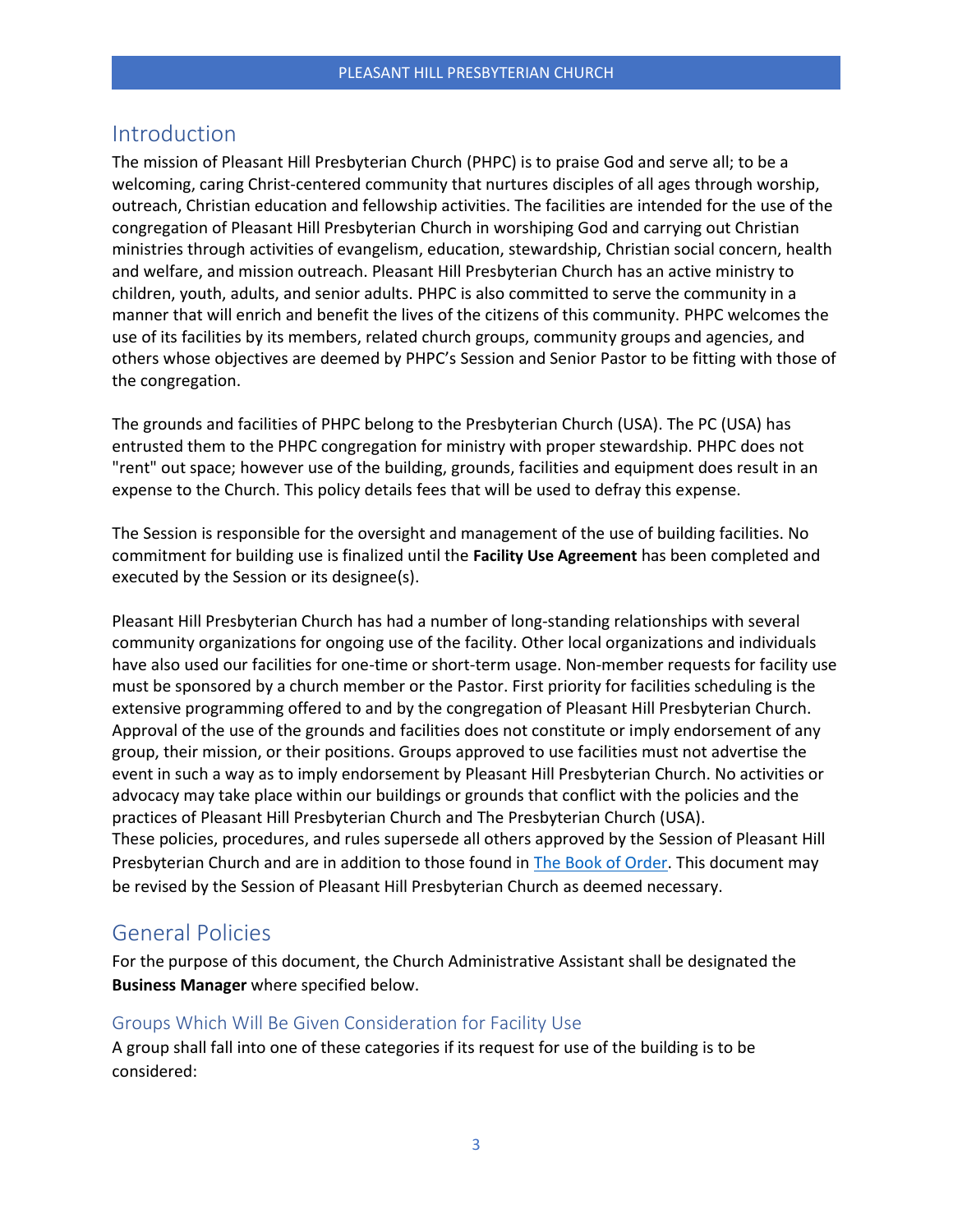#### 1. **Church Related**:

- a. All programs and activities directly related to the groups and organizations of PHPC.
- b. All groups indirectly related to PHPC programs and supervised or sponsored by a staff member or PHPC.
- c. Weddings Member or Nonmember (*see* [Wedding Information](#page-16-0) *for specific details*)
- d. Receptions Fellowship Hall (*see* [Wedding Information](#page-16-0) *in the for specific details*)
- e. Memorial Services

#### 2. **Outside Groups:**

- a. Service Groups Examples include Christian ministry oriented organizations, Scouts, Duluth Coop, Rainbow Village, etc.
- b. Cultural and Educational Groups Groups of a cultural or educational nature whose income may be from dues or fund raising but which are non-profit in nature and whose general practice and membership does not conflict with the purpose/ministry of the Presbyterian Church. Evaluation of such will be done by the Facilities Committee Chair (or his/her designee) in consultation with the Senior Pastor.
- c. Gatherings related to government Examples include election polling place and incumbent public officials reporting to their constituents will be considered.
- d. Celebrations Examples include wedding showers, baby showers, and anniversaries.
- e. Support Groups Examples include Al-Anon or Nar-Anon
- f. Community Groups Examples include Homeowners Associations, other churches, schools, etc.

**All non-member requests must be sponsored by a church member or the Pastor, and indicated on the application form. Weddings require the use of a Wedding Coordinator as the sponsor.**

#### <span id="page-3-0"></span>Groups Which Will Not be Considered for Facility Use

- 1) Political Groups Groups advocating election of specific public officials.
- 2) Groups with goals unsympathetic to the principles of Christianity
- 3) Groups violating principles of Book of Order of the Presbyterian (USA) Church.
- 4) Groups advocating revolution or overthrow of the government of the United States.
- 5) Fund-Raising Groups Exception: Building usage will be allowed for fund raising events sponsored by groups that are attempting to fund Christian ministries. The Session in consultation with the Senior Pastor will do evaluation of such.

#### <span id="page-3-1"></span>Availability of Building:

- 1) Church-related meetings shall be given first priority in building use.
- 2) The size of groups shall not exceed maximum occupancy that has been established by the Gwinnet County Fire Marshal for the various areas.
- 3) The facilities may be available for use on Monday Thursday from 8:00 a.m. until 9:30 p.m. and on Friday/Saturday, 8:00 a.m. until 10:00 p.m. The facilities are not available for use on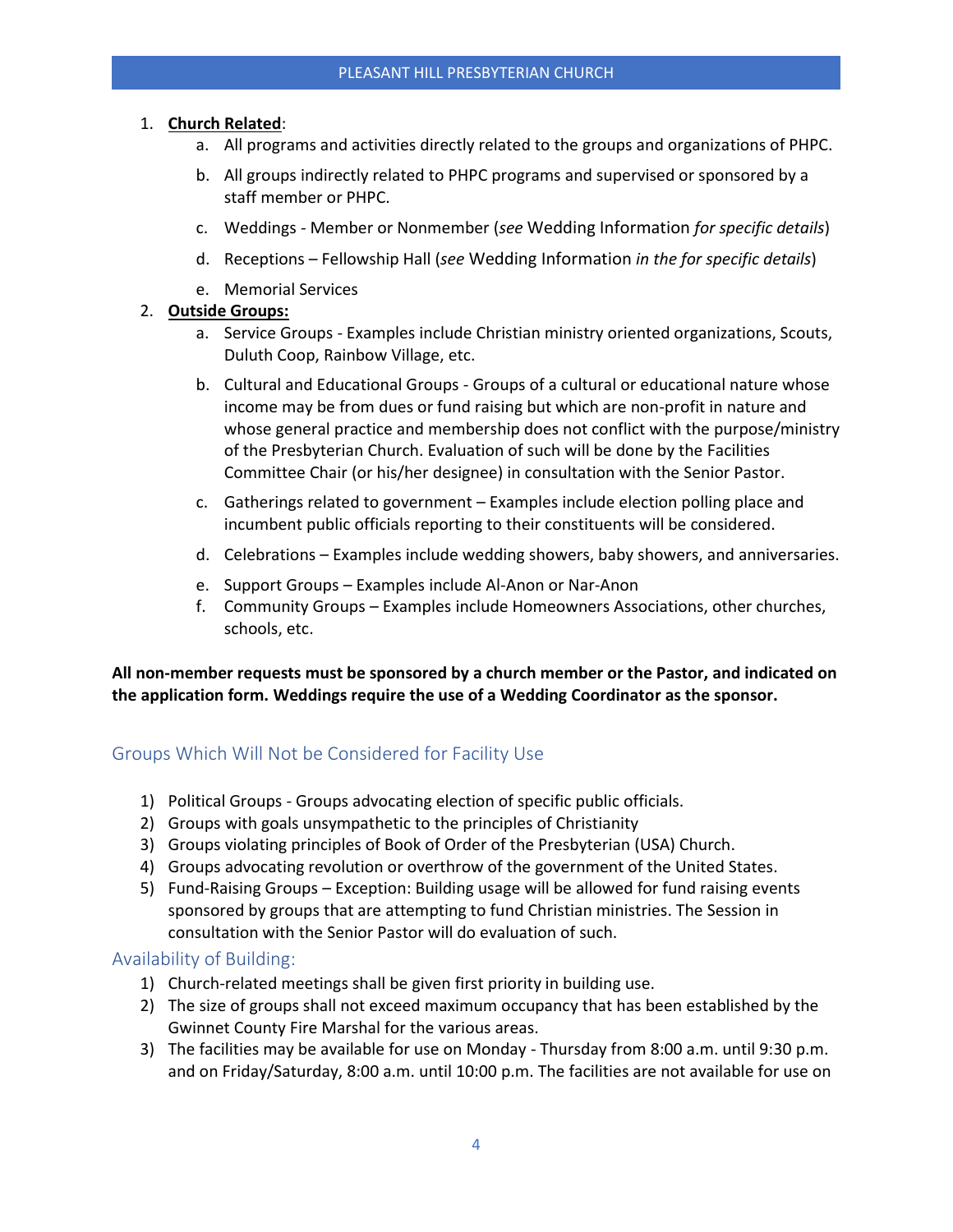Sundays mornings or Holidays. All exceptions to these times are to be approved by the Session.

#### <span id="page-4-0"></span>Assignment of Facilities

- 1) Groups will be assigned to specific areas and will limit their activities to these areas.
- 2) Use of kitchen facilities is subject to prior approval by the Session and the Facility Manager. There will be no food preparation allowed in the kitchen areas.
- 3) All requests should be made through the church office at least one month in advance of the event and prior to the meeting date of the Session (second Sunday of each month).
- 4) PHPC reserves the right to rescind or reassign any reserved space.
- 5) Groups with recurring meeting

## <span id="page-4-1"></span>Responsibilities of Groups

- 1) For purposes of this policy, any reference to facilities includes reference to any property of the church, including furniture and equipment.
- 2) Every group or organization is required to abide by all PHPC guidelines, requirements, and other restrictions regarding usage of the church facilities.
- 3) Those using PHPC facilities agree to release, protect, defend, indemnify and hold harmless PHPC and its trustees, officers, employees, members and other representatives from and against all claims, liabilities, losses, damages, actions, costs and expenses (including, without limitation, reasonable attorney' s fees and other legal costs) directly or indirectly arising use facilities.
- 4) In the event of damage to the church facilities, those using any church facility shall accept the amount replacement costs as estimated, or otherwise determined, by the PHPC Session or their designee and shall pay the church for such repair and replacement costs upon demand.
- 5) For children and youth events or events, where multiple children will be present, the group or organization must provide adequate adult supervision for all usage.
- 6) The transfer or passing on by any group or organization of permission to use church facilities to any other persons or organizations is strictly prohibited.
- 7) Provide own supplies (coffee, tea, sugar, paper products, etc.).
- 8) Beverages are NOT allowed in the sanctuary. Groups who stain the carpet with beverages or other materials WILL BE BILLED FOR THE CLEANING OR REPLACEMENT OF STAINED CARPET.
- 9) No storage space will be provided for outside groups without prior approval by the Business Manager and subject to availability.
- 10) Groups can only use specific rooms or outdoor areas assigned to them by the Business Manager.
- 11) Each outside group or organization maybe required to complete and deliver to the church office a signed agreement and certificate of insurance as required by the agreement.
- 12) The church reserves the right to schedule other activities and events in other parts of the church facilities.

This policy is applicable to use of the church facilities by any groups or organizations (including individuals). It is by no means intended to cover every facet of use of church facilities. This policy supersedes all prior oral or written statements regarding the specific subject matter hereof. No church representative has any authority to waive or enter into any agreement or arrangement contrary to the guidelines, requirements, or restrictions and other provisions of this policy or any Facilities Usage Agreement without the express written approval.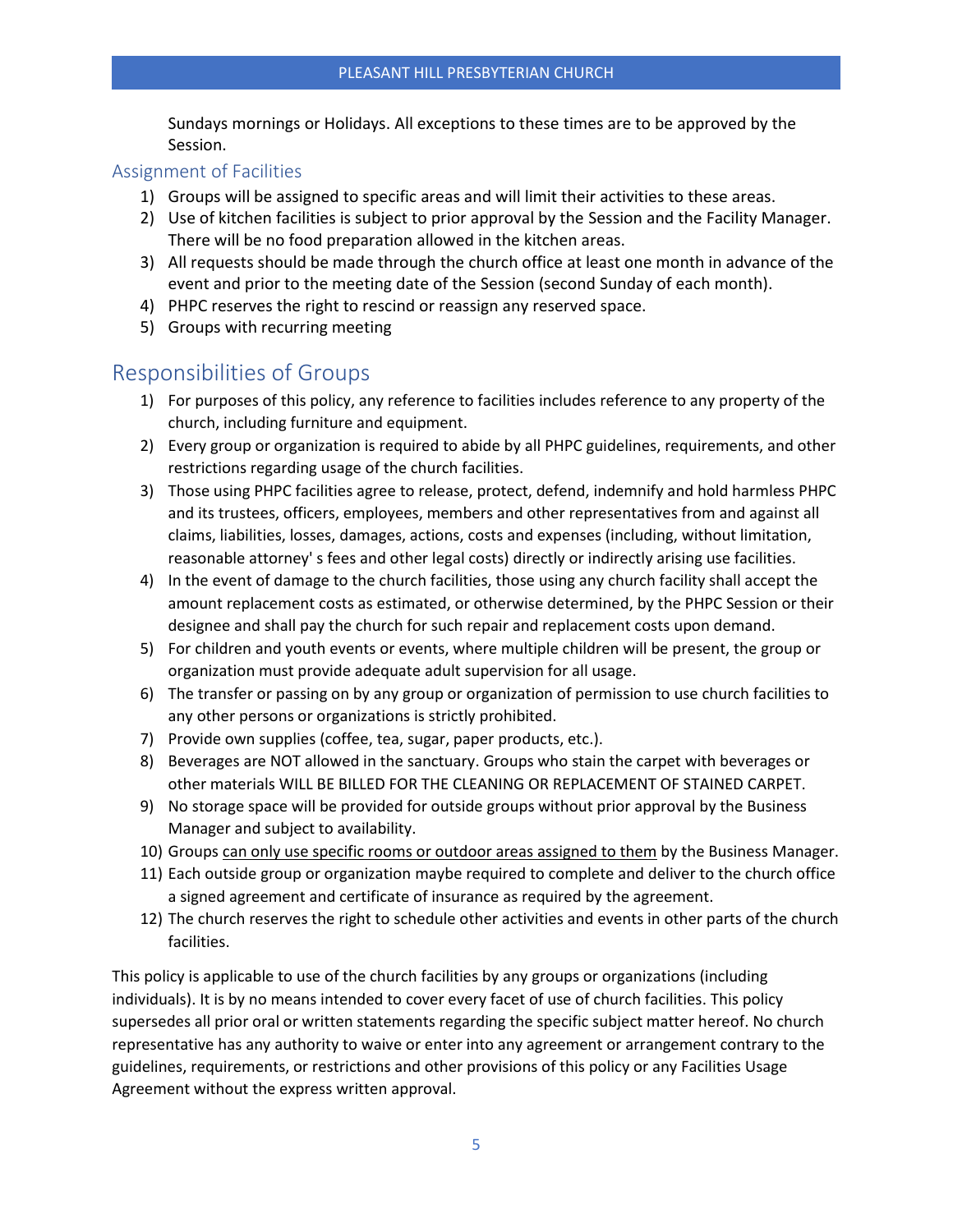#### <span id="page-5-0"></span>Facilities Assistant / Custodial

All events with over 25 people will require a trained facility assistant to be in attendance. This person will be paid in accordance with the **[Schedule of Fees and Charges](#page-23-0)** with a three-hour minimum. This person will open and close the building and be available for assistance to the group or organization for the entire event/meeting. The person is either a staff member or lay member of the church and is the liaison between the church and those in charge of the event/meeting. This person is available to give instructions, as well as to assist in any way possible. The fee for this person includes one hour before the event/meeting is scheduled to begin and 30 minutes after the event/meeting is scheduled to end. This person is assigned by the Business Manager. Groups are to pay through the Church Business Manager.

Custodial services may be charged when set up is requested or tables and chairs need to be moved within the building to accommodate your needs. Custodial services may also assessed if additional cleaning is required following your event. Please refer to the **[Schedule of Fees and Charges](#page-23-0)**.

**Note**: If the event/meeting is sponsored by a Ministry of the Church, the Committee Chairperson, or his/her designee, will be the responsible person and no fee will be charged.

#### <span id="page-5-1"></span>**Insurance**

Each outside group or organization may be required to furnish to PHPC a certificate of comprehensive general liability insurance coverage with a combined single limit of not less than \$1,000,000 naming the church as an additional insured.

### <span id="page-5-2"></span>Guidelines and Restrictions

- 1) The primary contact for the group is expected to read, sign and abide by the guidelines and restrictions listed in this document. The primary contact is responsible for enforcing the guidelines.
- 2) Fees and Security Deposit are to be fully paid 7 days in advance with the Business Manager. See page [24,](#page-23-0) entitled **[Schedule of Fees and Charges](#page-23-0)**.
- 3) If a scheduling conflict should develop with a church program or ministry, the outside group may be asked to move to a different room, seek a different location or cancel the event or meeting. Fees and deposits will be returned if the event is canceled.
- 4) Because of limited space, furniture, or equipment, a request from any group may be denied.
- 5) There will be no permanently assigned rooms. Normally, rooms will be assigned on a first-come, first-served basis.
- 6) Anyone wishing to play the organ, piano or other church instruments must have prior approval by the Director of Music.
- 7) The following items must be complete and on file with the Business Manager:
	- a. Facilities Request Form and Security deposit- at time of request. Security deposit will not be refunded if room cancellation is not made 2 weeks prior to scheduled event.
	- b. Room Set-up Request, if required 7 days before the event.
	- c. Required Fees 7 days before the event.
- 8) The transfer or passing on of permission to use church facilities to those other than to which this agreement was made is strictly prohibited.
- 9) To avoid scheduling conflicts, only the Business Manager will make entries on any portion of the Church scheduling calendar.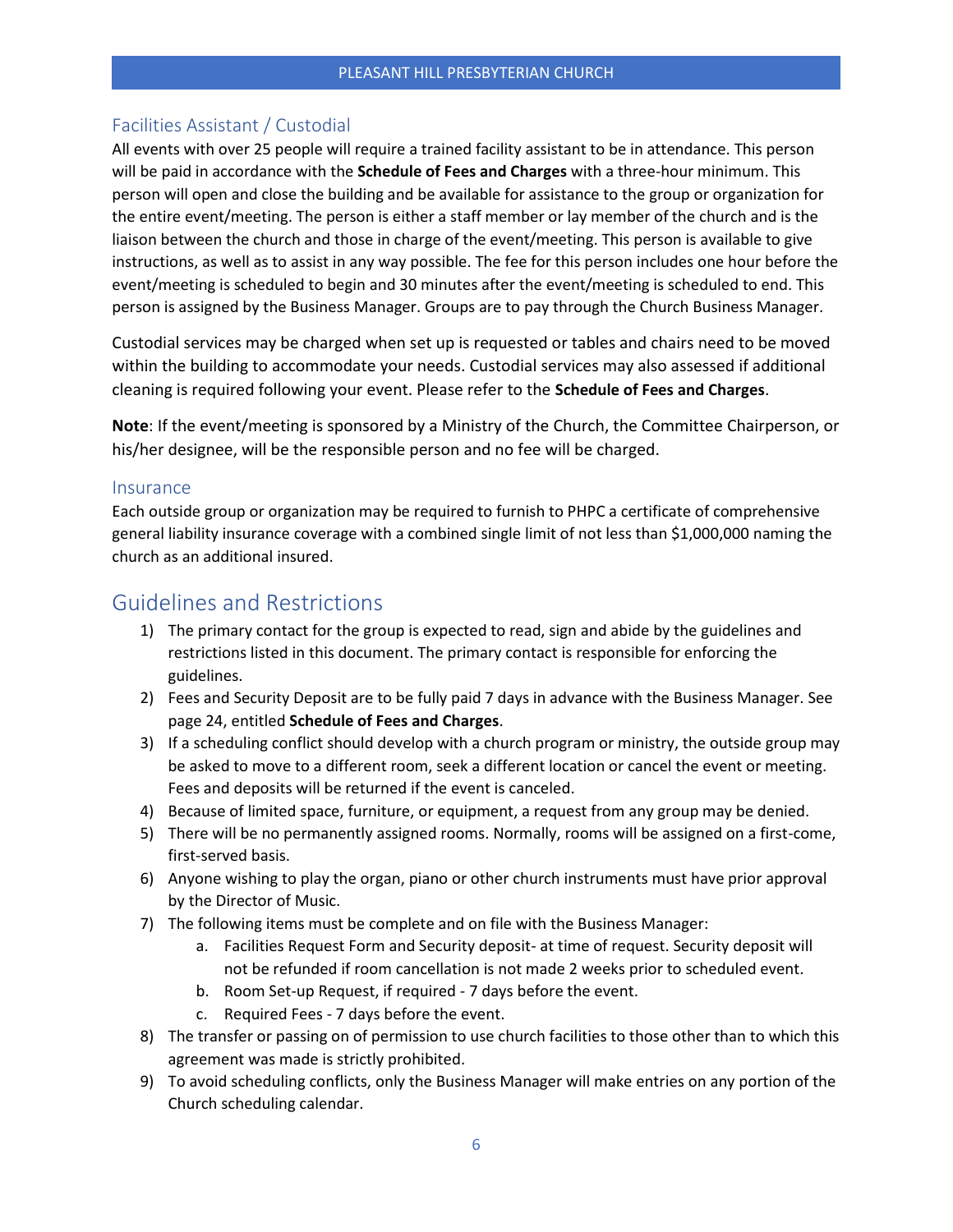- 10) Under no circumstance is food or drink to be carried and consumed in the Sanctuary. (Exceptions to this policy include bread and grape juice for Communion as well as water for worship leaders during services).
- 13) Sound and video equipment in the Sanctuary must be operated by church technicians approved and trained by the Facilities Manager. Charges for technicians are listed in the **[Schedule of Fees](#page-23-0)  [and Charges](#page-23-0)**. Technicians are to be paid through the Business Manager.
- 14) Church equipment, e.g. TV/VCR, projectors, screens and/or sound equipment is subject to availability and approval and must be included in the agreement.
- 15) Any property left on the premises by those using the facilities shall, after a period of thirty (30) days from the last usage, be deemed abandoned and shall become the property of the church.
- 16) No signs, banners, flags, streamers, etc. are to be attached or hung from any wall, post or beam within or outside the church without the approval of the Business Manager.
- 17) If any decorations are used, they shall not be installed with nails, tacks or any other means that will leave holes or other damage to walls, etc.
- 18) General lighting for the Sanctuary, one stand microphone and house lights are included in the agreement - if required. A minimum of one technician will be required for all programs, activities and events that need these services.
- 19) The church reserves the right to schedule other activities and events in other parts of the building.
- 20) Those using church facilities must confine themselves to permitted areas and to the equipment agreed to under this agreement. It is not permitted to take tables and/or chairs from other rooms and/or areas of the church.
- 21) USERS ARE EXPECTED TO LEAVE THE FACILITIES IN GOOD CLEAN CONDITION. Trash should be placed in the receptacles provided.
- 22) The church shall provide insurance covering property and groups under its control. All other groups should provide to the Business Manager a hold harmless agreement or a certificate of insurance.
- 23) Church equipment, e.g., tables, chairs, kitchen equipment, musical instruments, audio-visual equipment, is not loaned out. Church equipment is not to be removed from the church premises without prior consent of the Business Manager and a signed affidavit assuming responsibility for lost or damaged equipment.
- 24) Animals should not be brought into any part of the church building. (Exceptions may be made on church sponsored ministries or for animals necessary for assistance to a handicapped person.)
- 25) Members scheduling facilities for private, non-ministry events (birthday parties, wedding anniversaries, etc.) may be charged a use fee.
- 26) Ongoing use (i.e. weekly or monthly meetings) is at the discretion of the Session and shall be reviewed annually.

#### <span id="page-6-0"></span>Fire and Safety

- 1) Attendance must not exceed the capacity agreed upon for any space in this agreement. The decision of the Business Manager on all safety issues shall be final.
- 2) **Smoking is prohibited in all church buildings at all times.** Smoking is allowed outside and all cigarette butts must be placed in appropriate containers and not discarded on the grass, sidewalk or parking lot.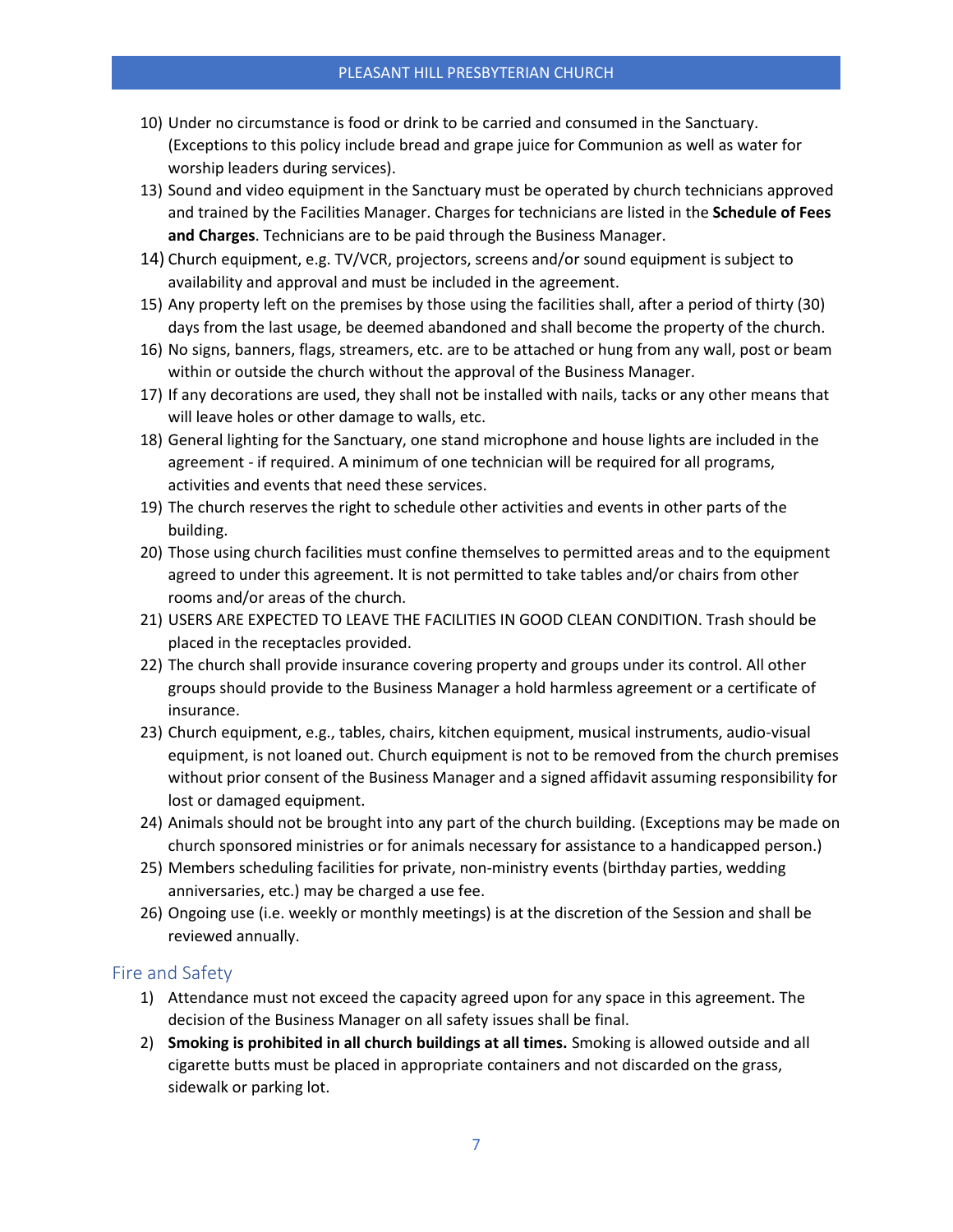- 3) **No alcoholic beverages, drugs or firearms are permitted in or on the PHPC property.**
- 4) No paints, tapes or glues may be used, nor carpentry, electrical or other construction work done on the premises without prior clearance with the Business Manager.
- 5) All scenery or props must be free-standing. No nails, screws or stage hooks may be used. All materials used must be non-combustible or have been treated so as to have been made fire retardant.
- 6) No oil base paint, flammable liquids, fire producing chemicals, and/or open flames in any form (with the exception of candles on the altar table) may be used on the church premises, without the approval of the Business Manager.

#### <span id="page-7-0"></span>COVID-19

Pleasant Hill Presbyterian has been affected by the ongoing pandemic and has adjusted facility usage to comply with statutory directives. These policies can be found on th[e Pleasant Hill Presbyterian website](https://www.pleasanthillpc.org/) under the section labeled During Covid-19. These will be updated and additional content made available as we refine our return to worship and other gathering procedures.

- 1) [Guiding Principles](https://www.pleasanthillpc.org/wp-content/uploads/2020/06/PHPC_Guiding_Principles_During_the_Coronavirus_Pandemic.pdf)
- 2) [Frequently Asked Questions](https://www.pleasanthillpc.org/wp-content/uploads/2020/06/PHPC_FAQs_for_Pandemic.pdf) (FAQ's)
- 3) [Outdoor Small Group Gathering](https://www.pleasanthillpc.org/wp-content/uploads/2020/09/PDF-Outdoor-Small-Group-Gathering-Procedures.pdf)
- 4) Memorial Service Guidelines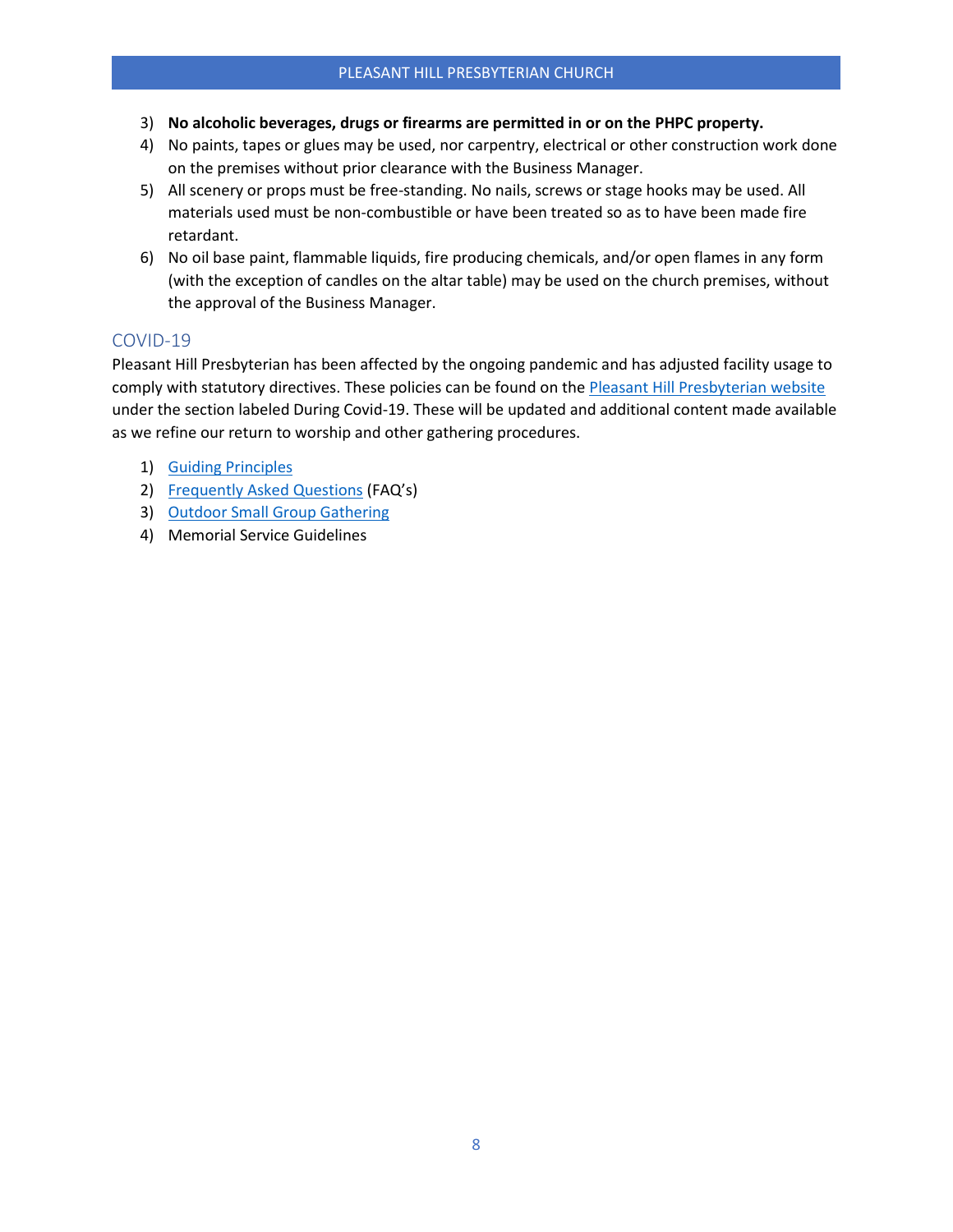## <span id="page-8-0"></span>Use of the Kitchen

The kitchen at Pleasant Hill Presbyterian Church is not licensed to operate as a Food Service Establishment. The licensing and regulation of kitchens is controlled by the Department of Health for the storage, preparation and serving of food for public consumption. For this reason, use of the kitchen is restricted for food assembly and plating.

- It is not available for food preparation use by non-church groups.
- Kitchen appliances may be utilized to maintain food at temperature.
- Kitchen equipment/accessories maybe utilized but must be washed and returned to their places.
- Food may only be stored in the kitchen for use on the same day of an event.
- You must supply your own consumables (plates, utensils, napkins, cups, etc.).
- The contents and equipment in the pantry are not available for use by outside groups.
- All leftovers must be removed.

Any additional clean up in the kitchen area and/or use of church supplies will result in additional fees. These fees are based on the total number of attendees *irrespective of what was actually used or cleaning activity* and custodial charges*.*

The gathering area at the entrance to the Fellowship Hall may be used as a reception and check in area for events. If you plan on utilizing the equipment and surfaces for food/drink, this area should be included in your request; you will not have exclusive use of this area in the event there are other activities and events at the church.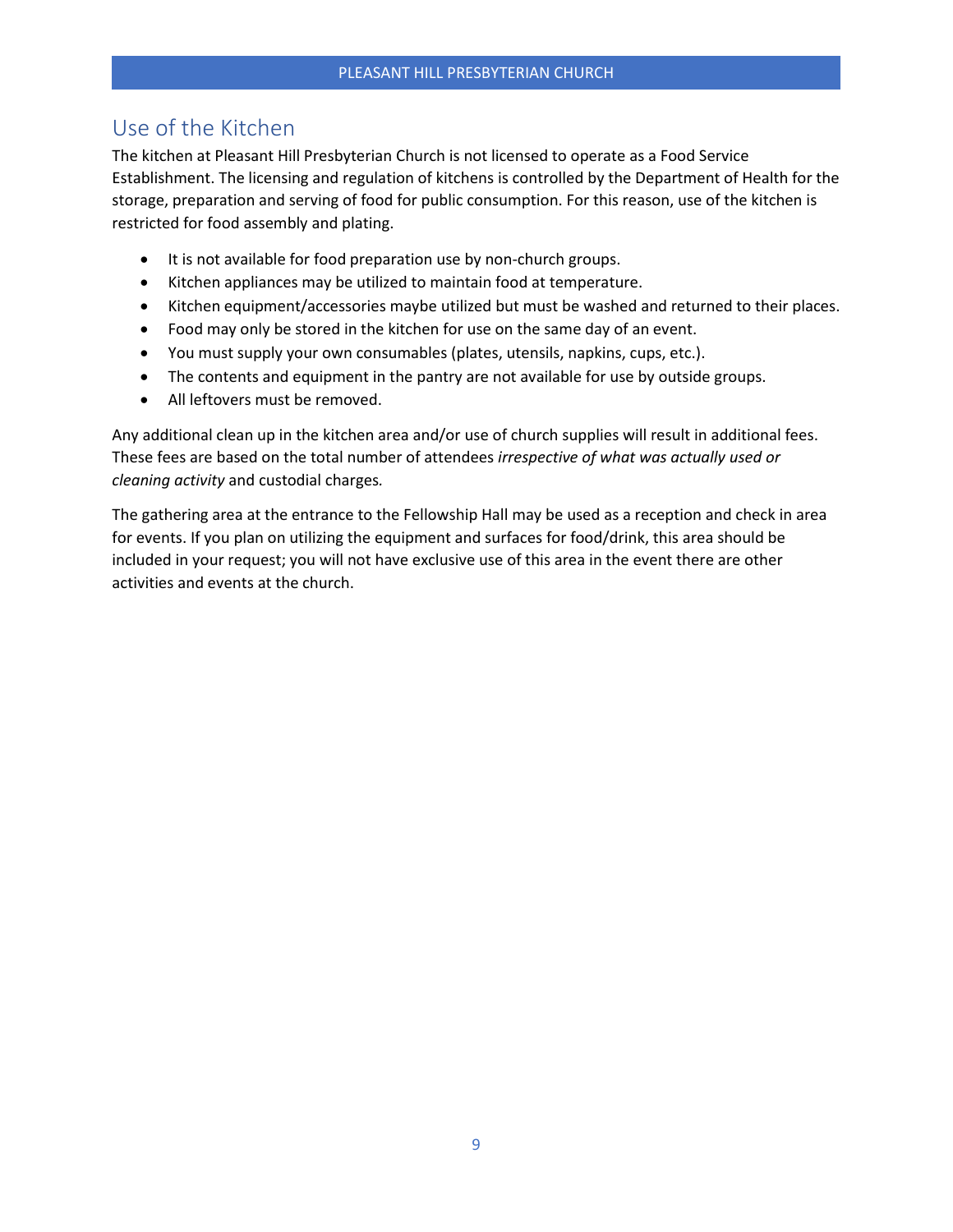## <span id="page-9-0"></span>Use of Nursery

The Nursery can be reserved for childcare.

- 1) AT NO TIME WILL CHILDREN BE ALLOWED IN THE NURSERY OR PLAYGROUND WITHOUT APPROPRIATE ADULT SUPERVISION
- 2) Childcare services are **not** included when reserving the nursery.
	- a. Childcare services can be arranged through PHPC, but there is no guarantee of provider availability for your event
- 3) Any group using the nursery to care for children that are not from the same household must adhere to Pleasant Hill Presbyterian Church's [Child Protection Policy](https://www.pleasanthillpc.org/wp-content/uploads/2016/06/ChildProtectPolicy.pdf) Section 6.0 pertaining to the nursery (copy available online groups requesting use of nursery). Groups may provide their own policy which meets or exceeds the minimum standards in the PHPC policy.
- 4) Food, other than dry cereals, crackers, or pretzels is not to be eaten in the nursery. Beverages are to be consumed from covered containers.
- 5) The nursery is to be left in the condition it is found. Toys need to be picked up and put away.
- 6) Soiled diapers shall be placed in a bag and disposed in the waste receptacles in the nursery restroom.
- 7) Sick children should never be brought to the nursery.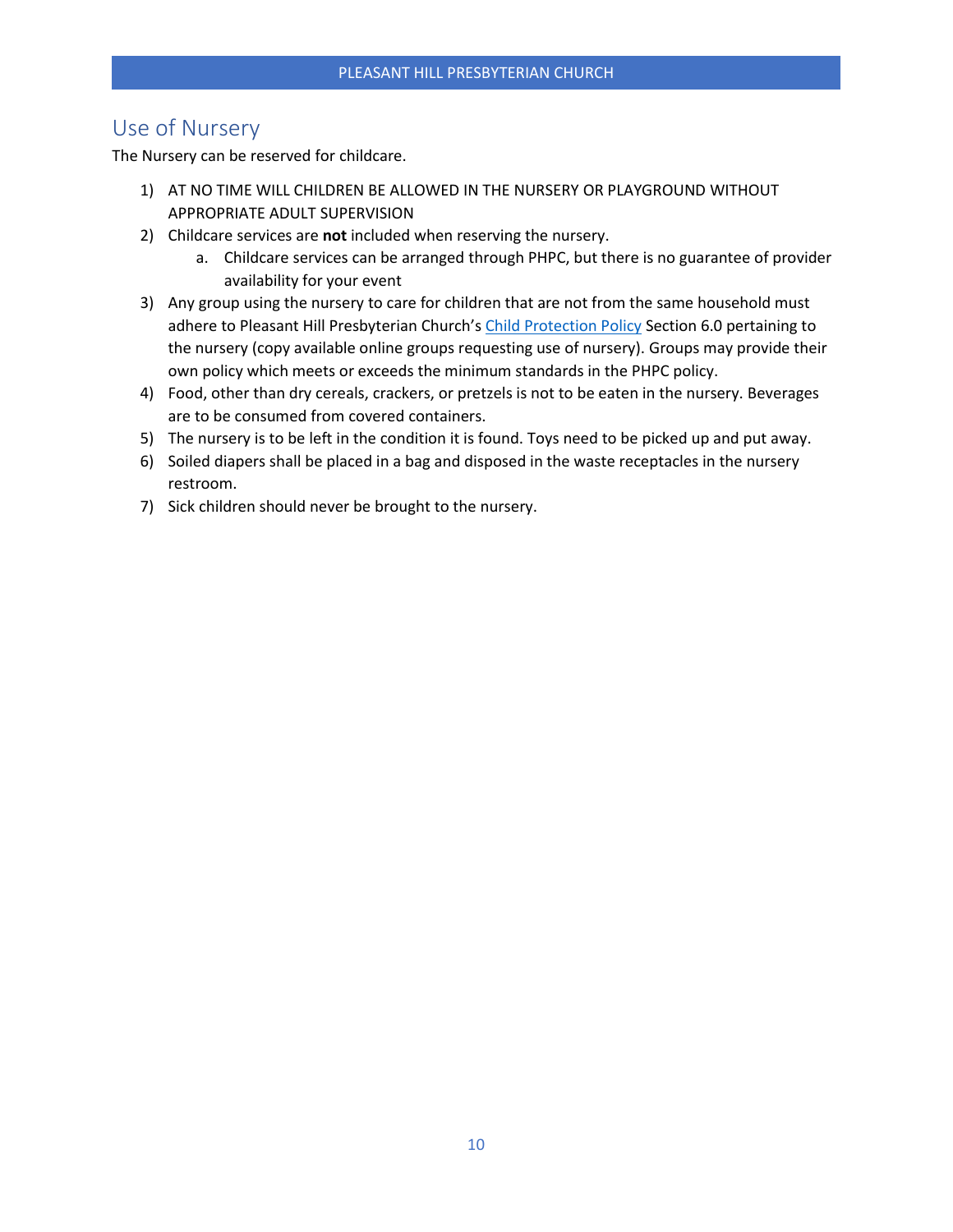## <span id="page-10-0"></span>Facility Use Process



1) Step 1 Submit Request

Requests to schedule an event are to be submitted to the church Office by filling out the **[Facility Use](#page-19-0)  [Request](#page-19-0)** form and **[Set Up Request](#page-20-0)** form. These forms are available on the web site pleasanthillpc.org and at the church office. It should be emailed or delivered to the church office office@pleasanthillpc.org

A request may not be submitted earlier than 6 months prior to the event unless a member of the Ministerial Staff has approved it.

When a facility usage request is initially submitted, it is considered a request for approval and a review of the schedule for available times and dates. (A tentative date may be placed on the master calendar subject to approval.)

2) Request Review

After the Business Manager, has received the request it will be checked against the master calendar for "date availability". If the space and dates are available, the request will be sent to the Facility Manager for a logistical review. The Facility Manager may contact the person submitting the request for additional information.

If the Business Manager has determined that the space request is not available, the person submitting the request will be contacted for possible alternate dates.

3) Approval of Request

The Facility Manager will review the request with the necessary staff members, and contact the person submitting the request with the Church's Facility Use Request decision. If accepted, a Facility Use Policy will be sent to the requesting party.

4) Submit Facility Use Agreement

The **[Facility Use Agreement](#page-21-0)** must be returned to the Business Manager to confirm the use of the space. It must be returned at least 5 working days prior to the event. At this time, all fees will need to be paid to PHPC and the event will be placed on the master calendar. Your reservation for the use of the facility is not complete until the Facility Use Agreement and any fees are received by the Business Manager.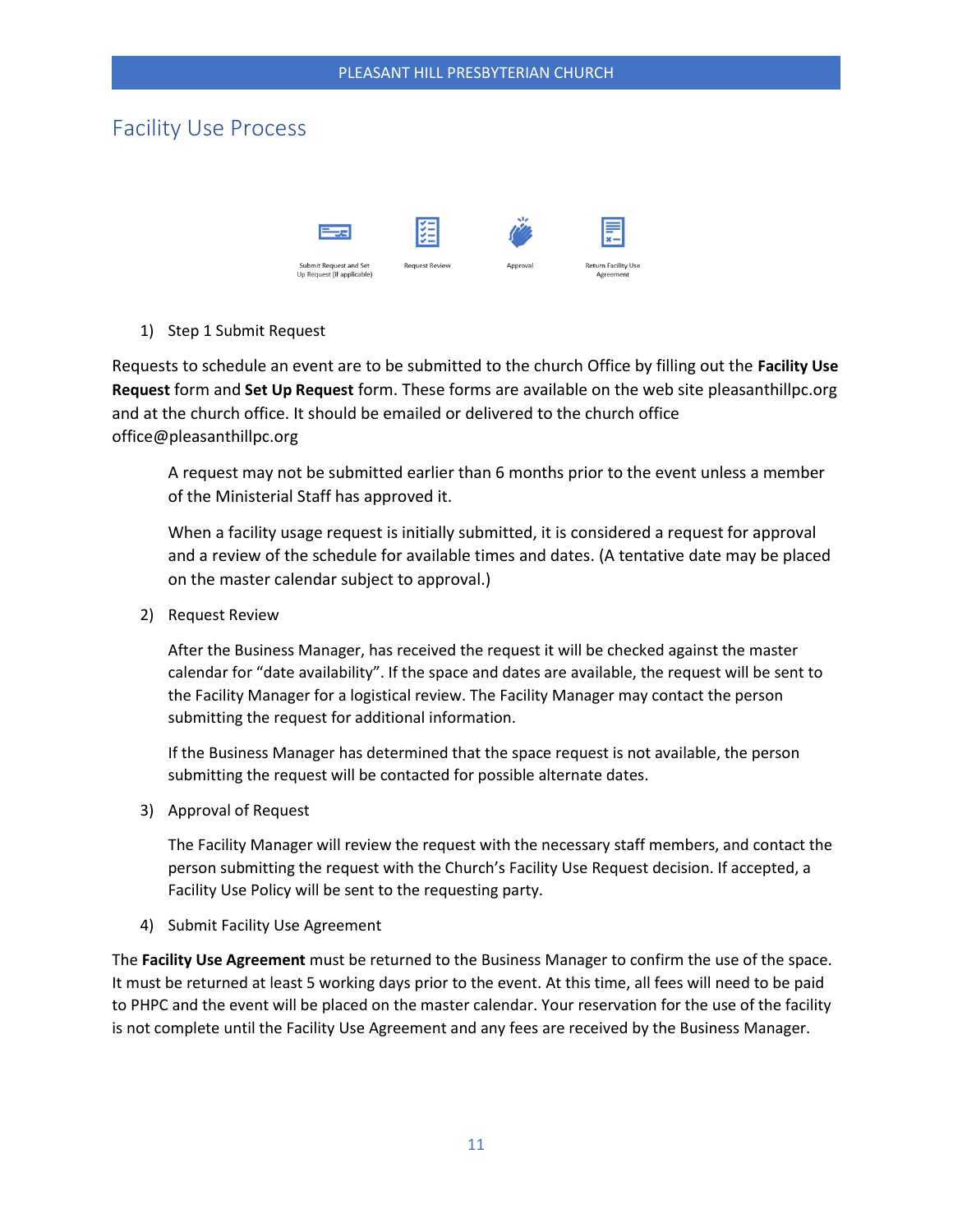## <span id="page-11-0"></span>Appendix – Part 1

[Wedding Policy and Agreement](#page-12-0)

This section is included for Weddings as a standalone section, it still requires the use of the other parts of the appendices.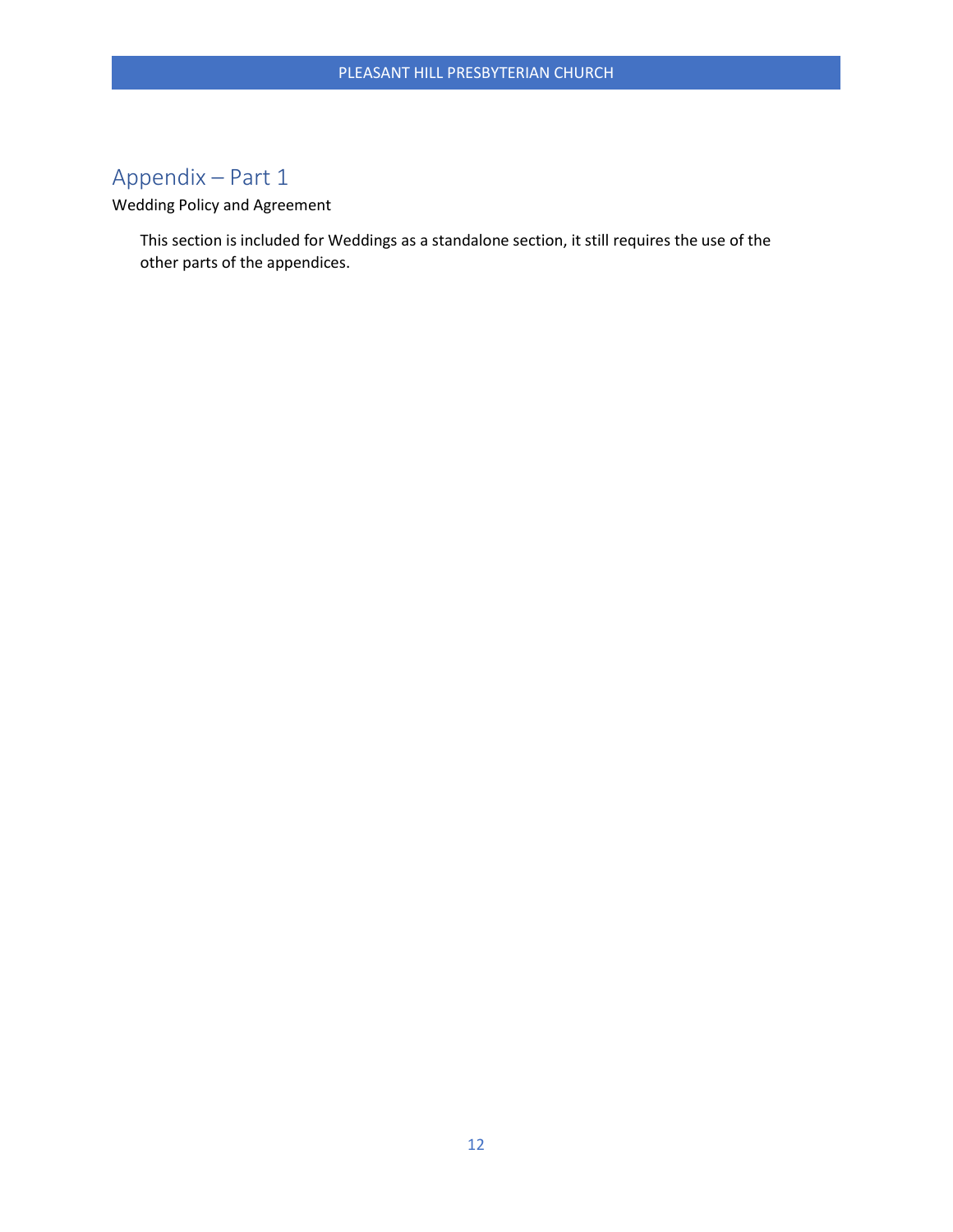## Wedding Policy and Agreement

## <span id="page-12-1"></span><span id="page-12-0"></span>Welcome

Thank you for considering Pleasant Hill Presbyterian Church (PHPC) of Duluth, Georgia as a venue choice for your wedding day! With a beautiful sanctuary and grounds, and a maximum capacity of 600 guests, we are the perfect place for a memorable wedding.

There are no prerequisites for getting married at our church. We provide a staff of open and engaging ministers, wonderful musicians, a sound technician and a PHPC Wedding Coordinator who are dedicated to ensuring a quality wedding.

#### <span id="page-12-2"></span>Wedding Package

- □ Wedding ceremony space for a 4-hour block of time on Saturday mornings or afternoons. (This is ample time for setup, ceremony, photos, and removal of personal items.)
- $\Box$  Rehearsal space is a one-hour block of time on Friday afternoons before the wedding day. (Rehearsals cannot be scheduled later than 7:00 pm.)
- □ Ministers who may officiate in your ceremony (rehearsal and wedding)
- $\Box$  A PHPC Wedding Coordinator will be available during the rehearsal time and the wedding day.
- $\Box$  A Sound Technician will be available during the rehearsal time and wedding day.
- $\Box$  A Pianist/Organist will be available during the rehearsal time and wedding day.
- □ A Bride's Room and dressing space for the Groom and groomsmen.
- $\Box$  Free parking is available.

## <span id="page-12-3"></span>Ministers

If you choose to use a PHPC ministers, at least one month prior to the wedding, the couple must schedule a meeting with the minister to work out the details of their ceremony service. The PHPC Wedding Coordinator will assist the couple with scheduling this meeting.

Should you already have an established relationship with another ordained minister, he/she may officiate your wedding.

## <span id="page-12-4"></span>Wedding Rehearsal

A one-hour rehearsal is included in the price for this venue. You are responsible for ensuring all members of the wedding party, including but not limited to, musicians, soloists, pastor(s), wedding director and translator (if applicable) are in attendance and on time to avoid additional overtime fees. At the rehearsal, and to avoid any confusion on the wedding day, it is important that all details and decisions be discussed with the Wedding Coordinator in attendance. If you have a printed bulletin for the wedding, please bring it to the rehearsal. Further, it is recommended that if you are using our church ministers, please bring your marriage license to the rehearsal.

## <span id="page-12-5"></span>Outside Musicians/Vocalists

Outside musicians or vocalists are permitted to perform and pre-recorded music is allowed. At least 30 days prior to the wedding schedule an appointment with the Sound Technician and/or PHPC musicians to work out all details of the music program to be presented. Please be sure the PHPC Wedding Coordinator is informed of your plans. If additional time is needed for musicians/soloists to practice prior to the wedding, please be sure the PHPC Wedding Coordinator is informed. Additional overtime fees for the Sound Technician, PHPC musician(s)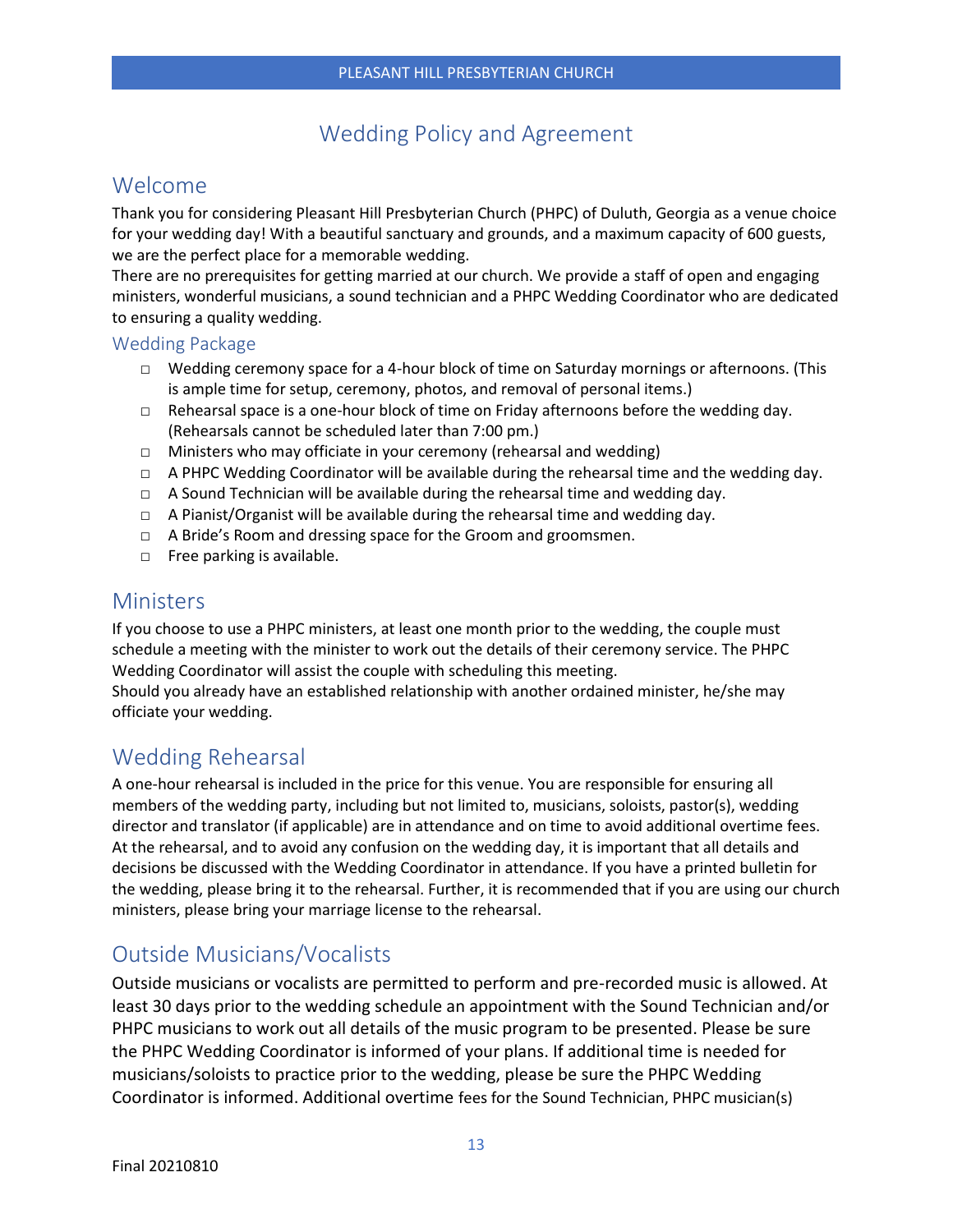and/or the PHPC Wedding Coordinator may be required. Anyone wishing to play the organ, piano or other church instruments must have prior approval by the Director of Music.

## <span id="page-13-0"></span>Scheduling your wedding and reserving the church

All weddings are scheduled and confirmed through the PHPC Wedding Coordinator. You may call the church office, 770-497-0233, to get the PHPC Wedding Coordinator's contact information. The PHPC Wedding Coordinator will confirm with the bride that the rehearsal & wedding date/time(s) are scheduled and confirmed on the Church Calendar. (see also Payment of Fees section below.)

## <span id="page-13-1"></span>Payment of Fees

Receipt of your wedding fees and a signed agreement are required before your event is "confirmed" on the Church calendar. The PHPC Wedding Coordinator has the option to assist the couple with setting up a payment plan (if needed). The wedding date is not "confirmed" on the Church calendar until the fees are paid in full.

Any balance still outstanding 60 days prior to the wedding date must be paid in full at that time or the wedding will be removed from the Church calendar.

#### <span id="page-13-2"></span>Cancellations/Refunds

Please let the PHPC office and PHPC Wedding Coordinator know as soon as possible if a cancellation is necessary so that the Church can reschedule the space if needed.

Should you decide to cancel your wedding at PHPC (within 60 days of the wedding date), you will forfeit any fees paid.

If you cancel earlier than 60 days prior to the wedding, any fees will be refunded. Any costs already incurred by the Church for services rendered for the wedding will be deducted from your fees refund.

#### <span id="page-13-3"></span>Overtime/Damages

If you should go over the scheduled time reserved for the rehearsal, wedding or reception (if applicable), there is an additional facility fee for each 30-minute block of time. The wedding party is responsible for any damages/loss of church property, furniture and buildings deemed to have happened while the wedding rehearsal, wedding, or reception is taking place. Any damage/loss to church property will be the financial responsibility of the wedding party signatory on the agreement.

Any additional overtime fees and/or any damage fees will be billed separately.

## <span id="page-13-4"></span>Responsibilities of all groups using our church facilities

Conduct while in the Lord's house must always be in keeping with Christian standards. Smoking, drugs and/or alcoholic beverages are not permitted inside or outside anywhere on the church property. Defacement of walls, woodwork, floors, or other parts of the building through the use of nails, thumbtacks, screws, wax, grease, etc. is strictly prohibited. (Check with PHPC Wedding Coordinator.) A more comprehensive list of group responsibilities can be found in the Facility Use Policy under [Responsibilities of Groups.](#page-4-1)

For fire safety reasons, the use of aisle rug, runner or cloth(s) (for bride to walk on) is not permitted. Also, rice, birdseed, confetti, or real flower petals are not permitted inside or outside the church. Artificial flower petals may be used inside the church and bubbles may be used outside the church.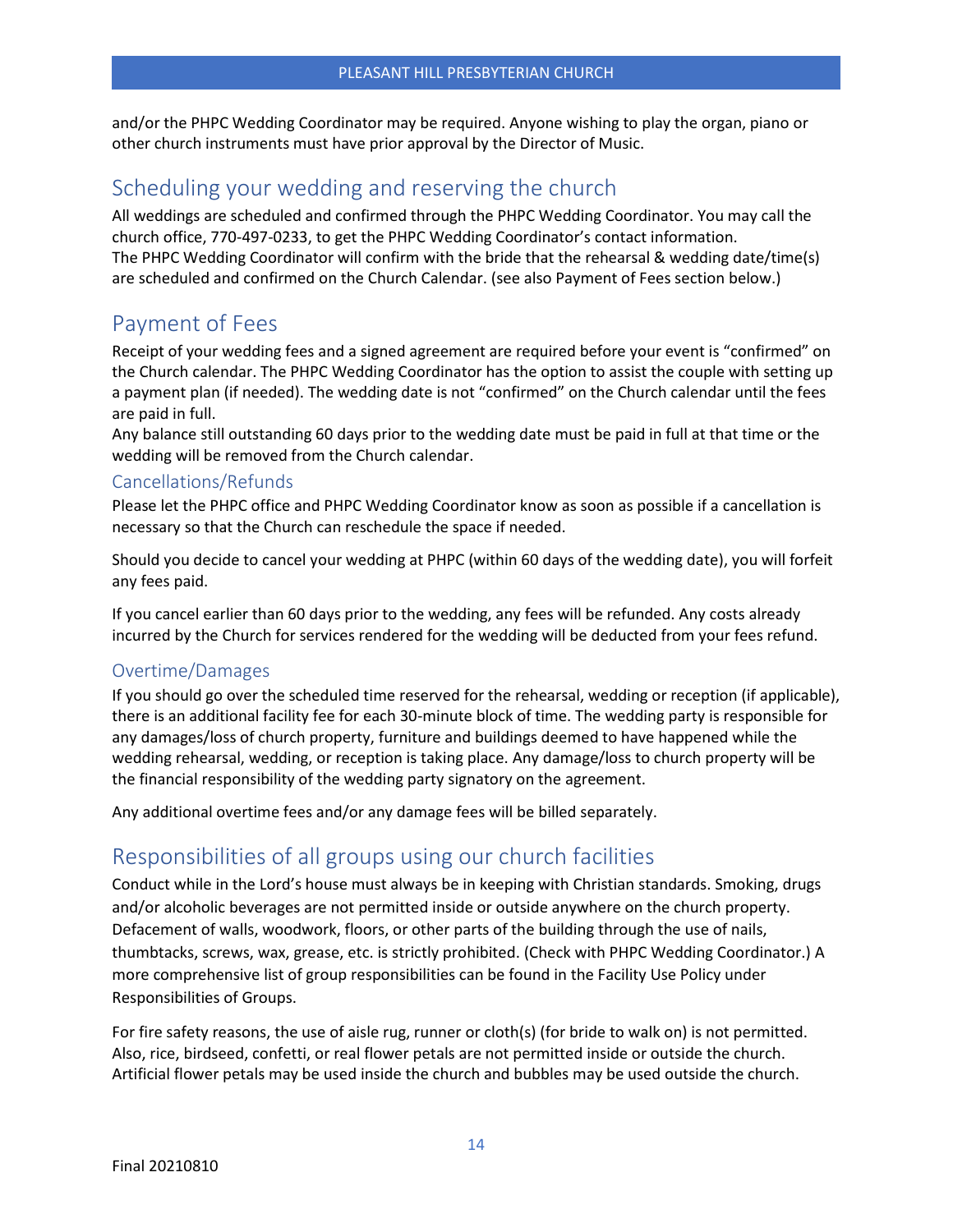**Under no circumstance is food or drink to be carried and consumed in the Sanctuary. (Exceptions to this policy include bread and grape juice for Communion as well as water for worship leaders during services).**

## <span id="page-14-0"></span>Photography

Assigned photographer(s) are allowed to take pictures during the ceremony but we discourage flash pictures during the ceremony. The photographer(s) should be in place at least 30 minutes before guests are seated.

### <span id="page-14-1"></span>Decorations

Special care should be taken to see that decorations do not hide or obscure any Christian symbols which are a part of the place of Worship. Furnishings may NOT be removed. Candelabras and candles may be used, but non-drip candles are required. Their placement should be discussed with the PHPC Wedding Coordinator.

Flowers may not be affixed to walls or furniture by tacks, nails, wire, staples, or scotch tape. Flowers are to be removed immediately after the wedding unless previous arrangements have been made with the PHPC Wedding Coordinator to leave a floral arrangement for the next PHPC Worship Service. The florist, or other person specified by the bride, is responsible for collecting all of the decorations at the end of the wedding ceremony.

## <span id="page-14-2"></span>Reception

For afternoon weddings only, reception space is available (fees apply) for a 3-hour block of time (6:00 to 9:00 pm). Set-up time may be scheduled with the PHPC Reception Coordinator and take-down must complete by the end of the reserved time.

- $\Box$  Tables & chairs for up to 250 guests are available (table cloths are not provided).
- □ A kitchen area is provided for CATERED MEALS only (no cooking).

The caterer and/or specified members of the bridal party may do the set-up and take-down of tables/ chairs and the decorations for same. (PHPC provides the table/chair set-up and take-down service, if requested. PHPC does not do the decorations.)

#### <span id="page-14-3"></span>General Vendor Rules

- $\Box$  All set-up and take-down must be done within the specified time block per the couple's facility agreement.
- $\Box$  Vendors must make arrangements for delivery and pickup through the PHPC Reception Coordinator.
- $\Box$  Smoking and alcohol consumption by vendors is strictly prohibited in the building and on the church grounds.
- □ All vendors must dress appropriately (no jeans, please)

## <span id="page-14-4"></span>Responsibility for Damage or Personal Injury

The responsible person for the wedding party signing this agreement and using our facility assumes total responsibility for any claims, property damage, or personal injury from the use of the building and agrees to indemnify and hold harmless Pleasant Hill Presbyterian Church (PHPC) from any such claims.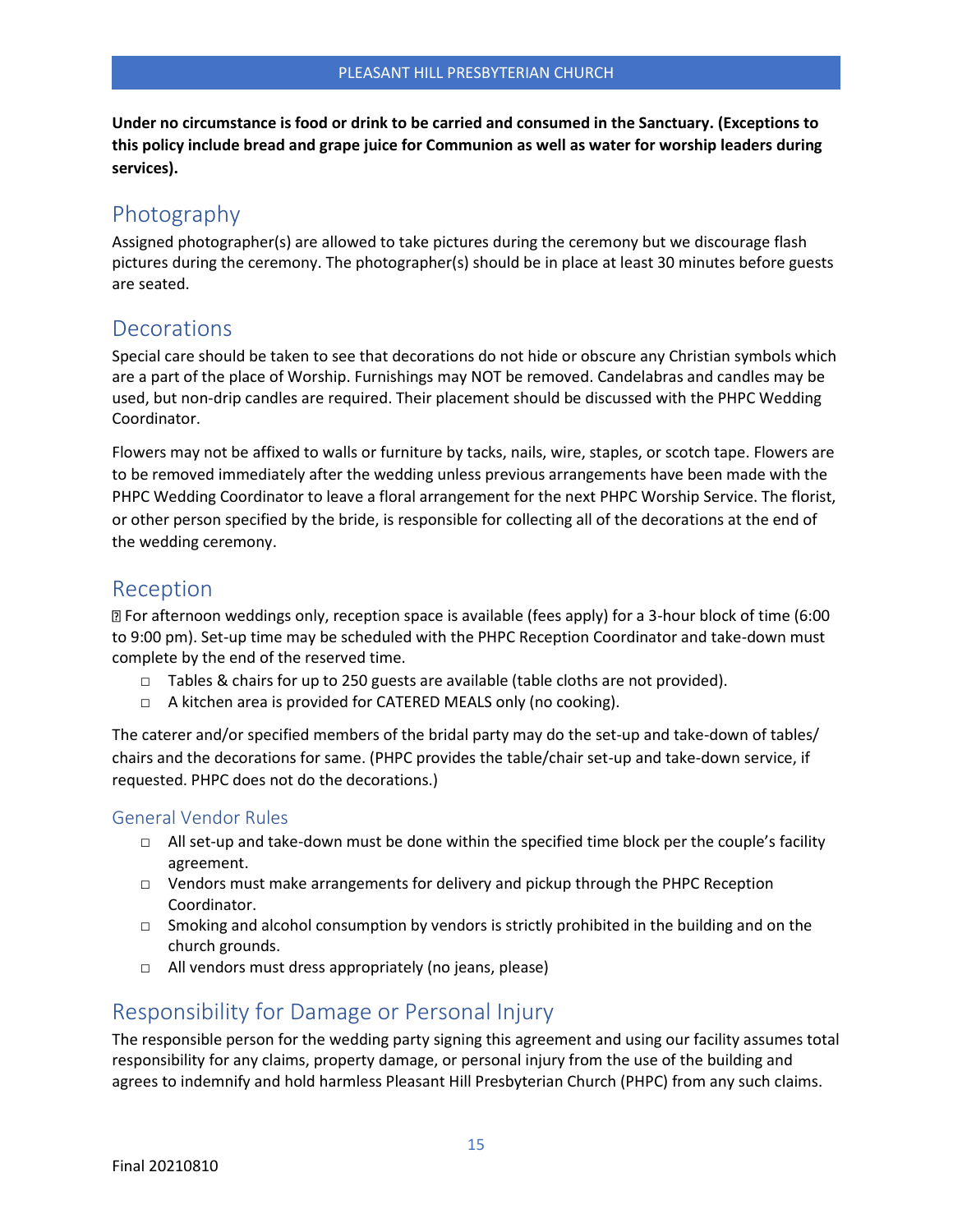## <span id="page-15-0"></span>Right to Terminate

Pleasant Hill Presbyterian Church reserves the right to terminate the use of its facility by any group. PHPC will communicate with the wedding party as far in advance as possible. It is the desire of PHPC that this right be used only in exceptional circumstances and only after careful and thorough evaluation.

## <span id="page-15-1"></span>Agreement for Weddings

The following items must be completed to reserve your wedding date.

- □ **Wedding Policy and Agreement** pages must be initialed and submitted with the **Facility Use Request**
- □ Facility Use Request your sponsor will be the Wedding Coordinator.
- $\Box$  Set Up Request if applicable for receptions and any additional equipment required.
- □ Facility Use Agreement
- $\Box$  Schedule of Fees and Charges must be paid in full within 60 days of any Wedding event. Items required for your Wedding are shown in italics in the **Schedule of Fees and Charges**. The bride's room and choir room are available for your use are part of a Wedding event. If you require the use of additional space, please consult with your Wedding Coordinator.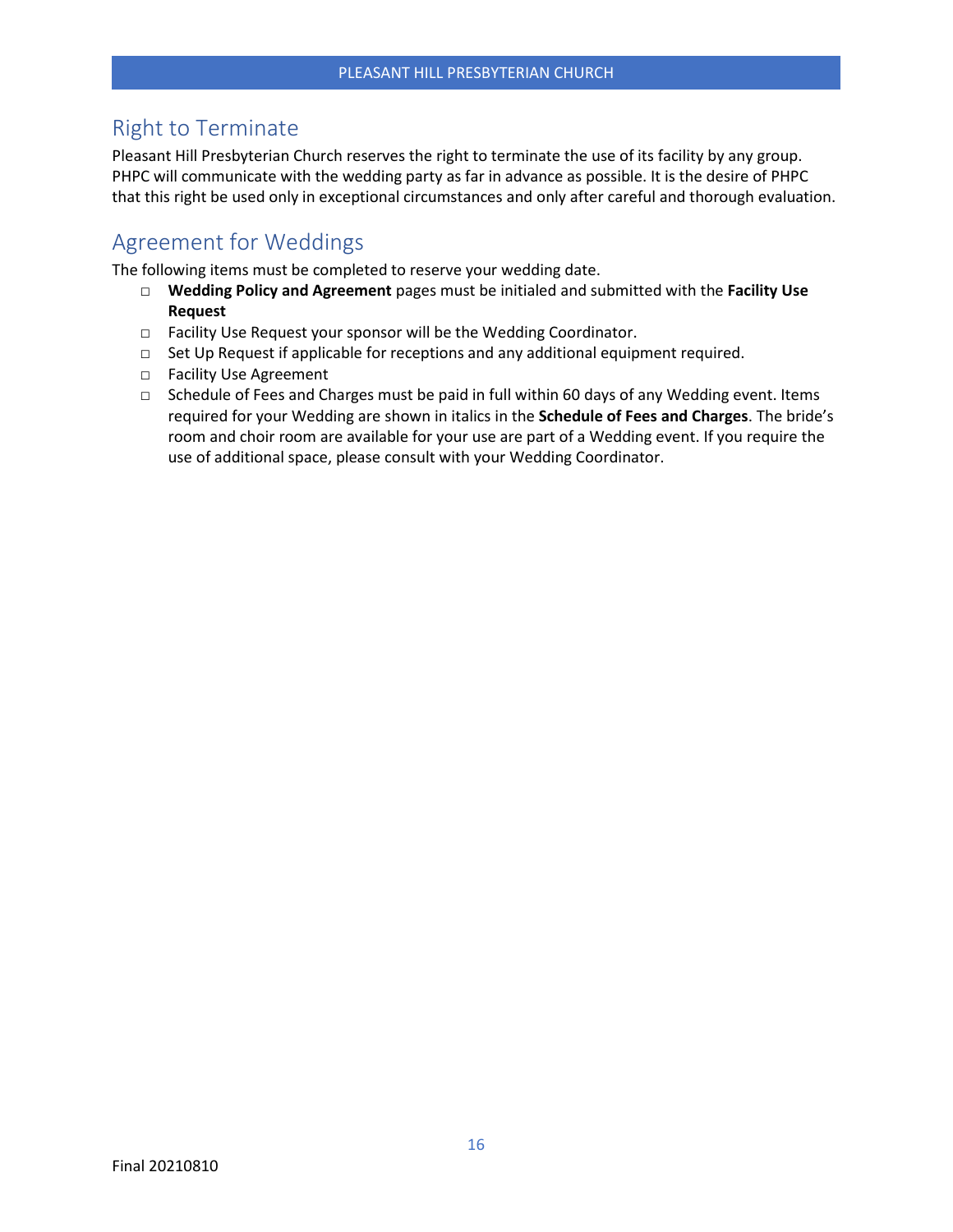## <span id="page-16-0"></span>Wedding Information

 $\overline{a}$ 

| <b>Wedding Information Sheet</b>       |                                           |  |  |  |
|----------------------------------------|-------------------------------------------|--|--|--|
| <b>Bride</b>                           | Groom                                     |  |  |  |
| Name:                                  | Name:                                     |  |  |  |
| Address:                               | Address:                                  |  |  |  |
| City/State/Zip:                        | City/State/Zip:                           |  |  |  |
| Cell Phone:                            | Cell Phone:                               |  |  |  |
| Home/Work Phone:                       | Home/Work Phone:                          |  |  |  |
| <b>Member PHPC:</b><br>] YES [ ] NO    | <b>Member PHPC:</b><br>$]$ YES $[$ $]$ NO |  |  |  |
| <b>Parent Names:</b>                   | <b>Parent Names:</b>                      |  |  |  |
| <b>Church Membership:</b>              | Church Membership:                        |  |  |  |
| Rehearsal Date/Time:                   |                                           |  |  |  |
| <b>Rehearsal Dinner Location:</b>      |                                           |  |  |  |
| <b>Wedding Date/Time:</b>              |                                           |  |  |  |
| <b>Reception Location:</b>             |                                           |  |  |  |
| <b>Number of Guests:</b>               |                                           |  |  |  |
| Name of Person Performing Ceremony:    |                                           |  |  |  |
| Phone # of Person Performing Ceremony: |                                           |  |  |  |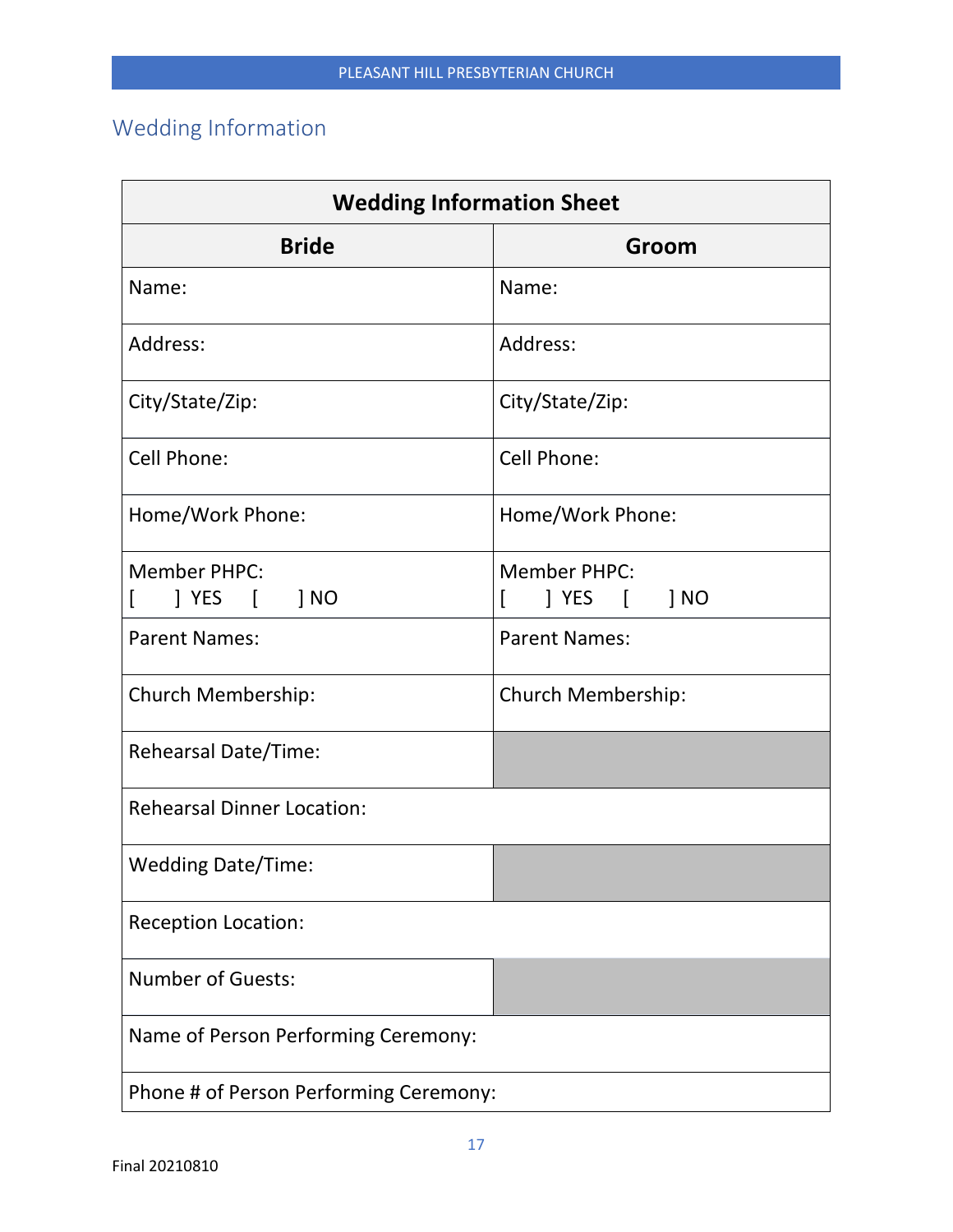## **Wedding Information Sheet**

| <b>Address of Person Performing Ceremony:</b>                      |                |              |            |          |                           |
|--------------------------------------------------------------------|----------------|--------------|------------|----------|---------------------------|
| List all those for whom a<br>microphone is needed:                 |                |              |            |          |                           |
| Special Lighting (describe):                                       |                |              |            |          |                           |
| <b>Using Unity Candle? (Not</b><br>provided by PHPC)               | $\mathbf{I}$   | 1            | <b>YES</b> |          | NO<br>$\mathbf{I}$        |
| Using Kneeling Bench? (Not<br>provided by PHPC)                    | $\overline{1}$ | $\mathbf{I}$ | <b>YES</b> | $\Gamma$ | <b>NO</b><br>$\mathbf{I}$ |
| List Name/Address/Cell Phone<br><b>Bridal Wedding Coordinator?</b> |                |              |            |          |                           |
| List Name/Address/Cell Phone<br>Florist?                           |                |              |            |          |                           |
| List Name/Address/Cell Phone<br>of Photographer?                   |                |              |            |          |                           |
| List Name/Address/Cell Phone<br>of Videographer?                   |                |              |            |          |                           |
| List Names/Cell Phones of<br>Pianist-Organist?                     |                |              |            |          |                           |
| List Names/Cell Phones of<br>Soloists?                             |                |              |            |          |                           |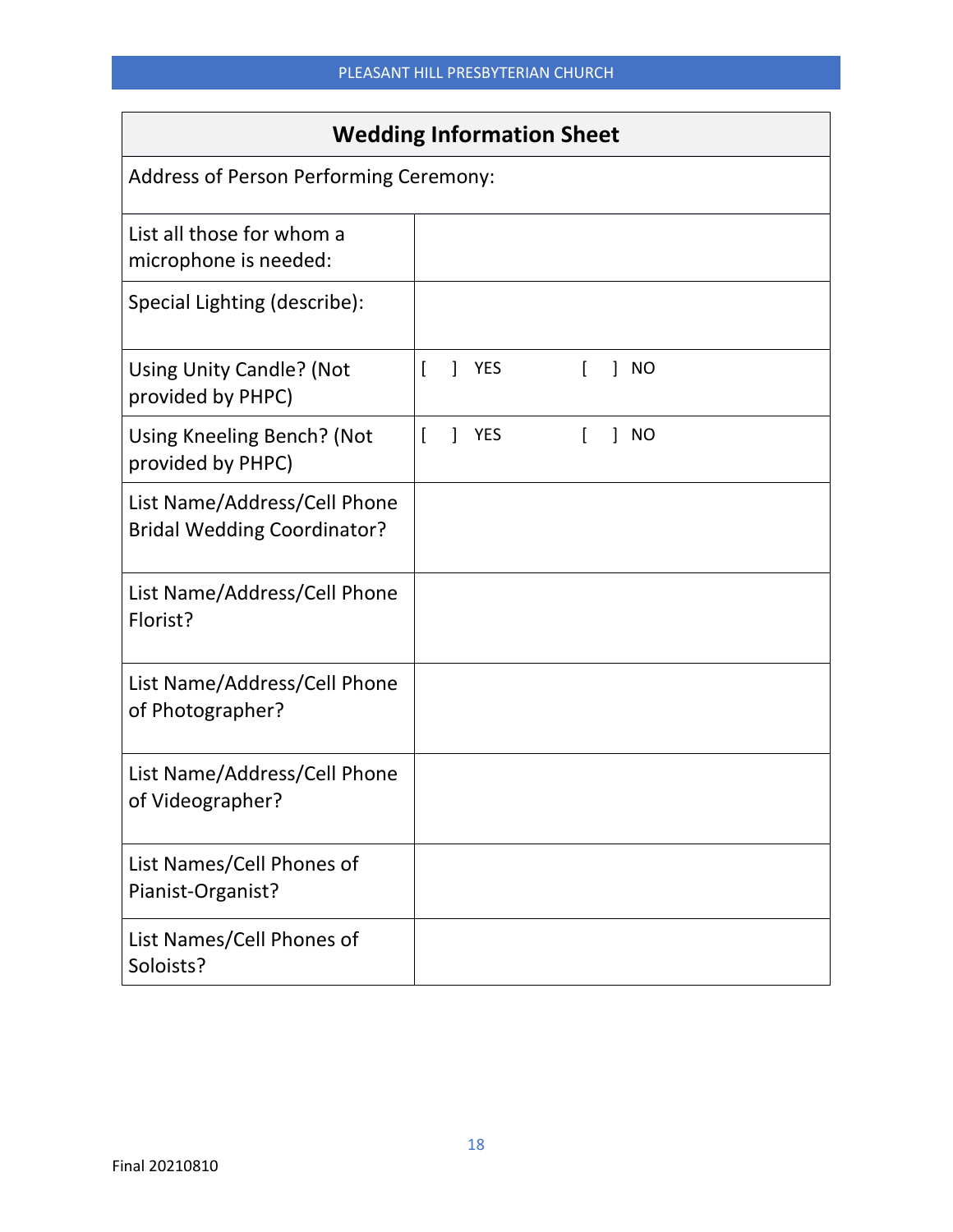## <span id="page-18-0"></span>Appendix – Part 2

**[Facility Use Request](#page-19-0)**

**[Set Up Request](#page-20-0)**

**[Facility Use Agreement](#page-21-0)**

**[Schedule of Fees and Charges](#page-23-0)**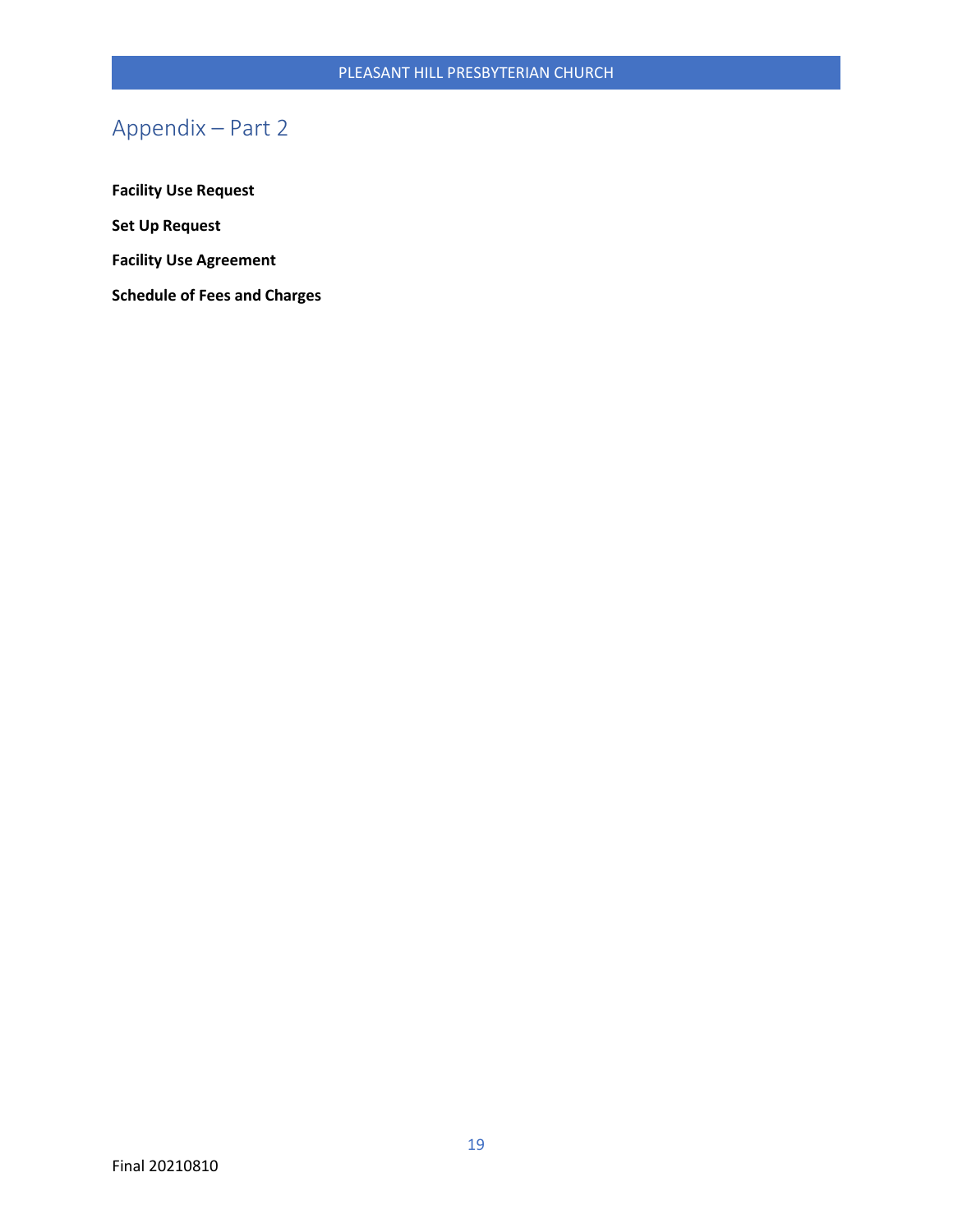## Facility Use Request

#### 3700 Pleasant Hill Road Duluth, Georgia 30096 | 770-497-0233 | office@pleasanthillpc.org

<span id="page-19-0"></span>**The Pleasant Hill Presbyterian Church insurance policy covers only church activities under the control of the church. Non-church groups/individuals using the church facilities, even though permission has been given, do so with the understanding that losses or liabilities incurred by non-church groups/individuals are not covered by the Pleasant Hill Presbyterian Church.**

#### **Contact Information Application Date: \_\_\_\_\_\_\_\_\_\_\_\_\_\_\_\_\_\_\_**

| <b>Contact Name</b> |             |
|---------------------|-------------|
| Email               |             |
| <b>Street</b>       |             |
| City                | Postal Code |
| Mobile              | Phone       |

#### **Event Information**

| Sponsoring Organization                                    |                        |                         |                         |
|------------------------------------------------------------|------------------------|-------------------------|-------------------------|
| <b>PHPC Event</b>                                          |                        | $\Box$ Yes              | $\Box$ No               |
| 501(c)3 Non-Profit                                         | $\Box$ Yes             | $\Box$ No               | $\Box$ Not Sure         |
| Event Description                                          |                        |                         |                         |
| This is a                                                  | One Time<br>$\Box$     | $\Box$ Recurring        |                         |
| Date Requested                                             |                        | Start Time:             | End Time:               |
| Space/Rooms                                                | $\Box$ Fellowship Hall | $\Box$ Small Fellowship | $\Box$ Classroom (West) |
|                                                            | Sanctuary<br>$\Box$    | $\Box$ Education Bldg   | $\Box$ Nursery          |
|                                                            | <b>Brides Room</b>     | □ Kitchen               | $\Box$ Specify          |
| Set Up Requested                                           | $\Box$ Tables          | $\Box$ Chairs           | $\Box$ Projector/screen |
| If applicable sketch Room Set Up<br>on Set up request page | $\Box$ Partitions      | $\square$ Specify       | $\Box$ Specify          |
| No of Attendees                                            | Adults:                | Children:               |                         |
| Food/Beverages                                             | $\Box$ Yes             | $\Box$ No               |                         |
| If yes, describe                                           |                        |                         |                         |

#### **Office**

The Business Manager will process the request for use of church facilities and will compute the application fees. Permission to hold the activity or event will be subject to the approval of the Session and the availability of space and equipment. Special consideration will be given to requests endorsed by one of the various ministry areas of the church.

| $\Box$ Approved   | $\Box$ Not Approved | Note:                      |  |
|-------------------|---------------------|----------------------------|--|
| Approved By       |                     | Date Approved              |  |
| Notified Approval |                     | <b>Calendar Entry Date</b> |  |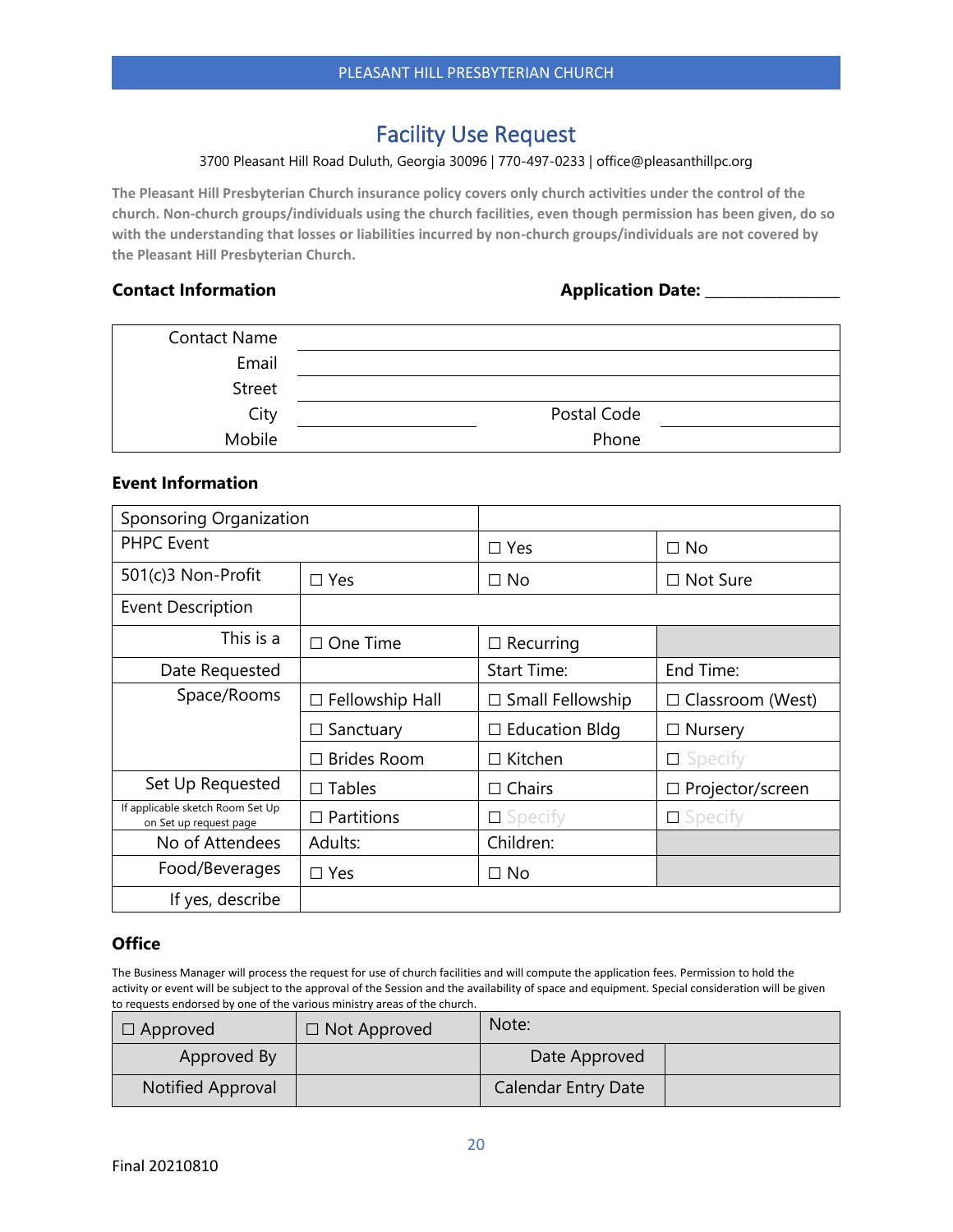## Set Up Request

<span id="page-20-0"></span>

| Event Name                               |                    |                    |                       |
|------------------------------------------|--------------------|--------------------|-----------------------|
| <b>Contact Person</b>                    |                    | Phone              |                       |
| Day/Date:                                |                    | Start/End Time     |                       |
| Rooms Assigned                           |                    |                    |                       |
|                                          |                    |                    |                       |
| Group Size:                              | Tables:            | Chairs:            | Podium: Yes/No        |
| Equipment                                | $\Box$ TV/DVD      | □ Projector/Screen | $\Box$ Extension Cord |
|                                          | $\Box$ Power Strip | $\Box$ Mics        | $\Box$ TV/DVD         |
|                                          | $\Box$ Specify     | $\Box$ Specify     | $\Box$ Specify        |
| Other Instructions<br>Please be specific |                    |                    |                       |
|                                          |                    |                    |                       |

## **Diagram Desired Room Arrangement**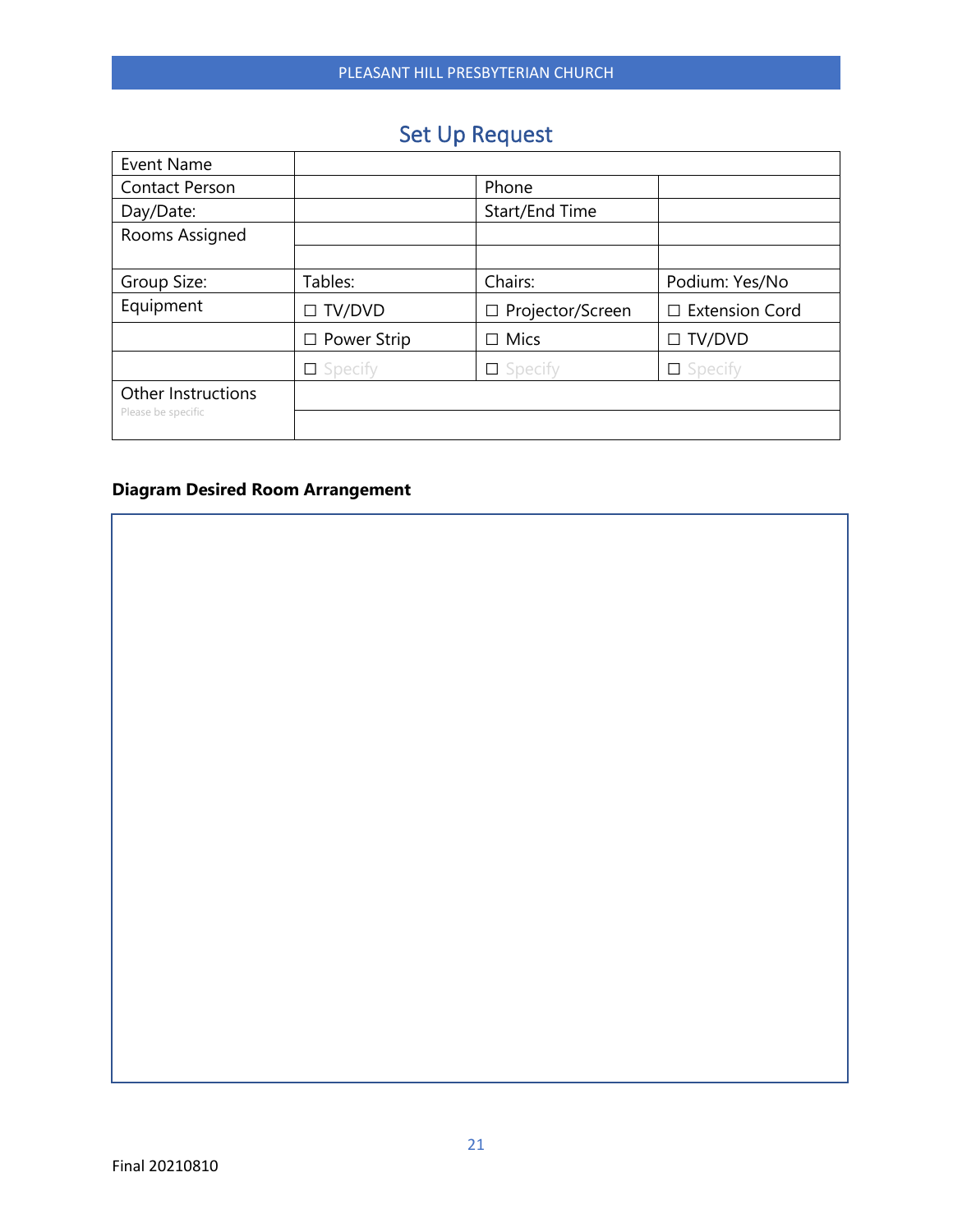## Facility Use Agreement

#### 3700 Pleasant Hill Road Duluth, Georgia 30096 | 770-497-0233 | office@pleasanthillpc.org

<span id="page-21-0"></span>**The Pleasant Hill Presbyterian Church insurance policy covers only church activities under the control of the church. Non-church groups/individuals using the church facilities, even though permission has been given, do so with the understanding that losses or liabilities incurred by non-church groups/individuals are not covered by the Pleasant Hill Presbyterian Church.**

| This Agreement entered into this                                   | day of | (month) of the year | by and |
|--------------------------------------------------------------------|--------|---------------------|--------|
| between Pleasant Hill Presbyterian Church ("Church", aka PHPC) and |        |                     |        |

Name of Individual/Organization: \_\_\_\_\_\_\_\_\_\_\_\_\_\_\_\_\_\_\_\_\_\_\_\_\_\_\_\_\_\_\_\_\_\_\_\_\_\_\_\_\_\_\_\_\_\_\_\_\_\_\_("User")

**WHEREAS**, Church is the owner of a building located at 3700 Pleasant Hill Rd, Duluth, GA 30096

**WHEREAS**, User desires to use such facilities on the terms and conditions set forth.

**NOW, THEREFORE,** in consideration of the mutual promises contained herein and other good valuable consideration the parties hereto agree as follows:

1) Church shall make available to User (description of facilities):

| $-111$<br>_________ | From | timesl<br>ldates<br>$\sim$ |
|---------------------|------|----------------------------|

- 2) User agrees to use utmost care in the use of facilities and agrees to protect, indemnify and hold Church, its officers and staff harmless from any and all claims, liabilities, damages or rights of action including attorney's fees arising out of User's use of the above premises or the building of which the facilities are a part or the parking facilities on or adjacent therefore (hereinafter "the facilities").
- 3) User understands that the responsibility to obtain liability and property insurance is upon the User. It is not the duty or responsibility of Church to insure the User's use of the facilities. It is recommended that the User obtain its own liability and property coverage for its use of the facilities.
- 4) User agrees to abide by and obey all laws, ordinances, and regulations promulgated by any government unit having jurisdiction in Church's locale; User will not engage in any activities in violation of such laws, ordinances, rules and regulations.
- 5) User shall have a written policy or adopt the PHPC policy which is intended to protect the safety of children, youth and persons at risk. It shall be User's duty and responsibility to implement and administer all aspects of its Policy and PHPC shall have no direct responsibility therefore.
- 6) User acknowledges receipt of and willingness to comply with all rules and regulations regarding the use of the facilities as set forth in the Facilities Use Policy by the Session. In the event of damage to church property, those using the facilities shall accept the amount of damage as estimated by Session and shall pay for such repair and replacement costs.

| Signed              |                                                                       | Signed              |                     |
|---------------------|-----------------------------------------------------------------------|---------------------|---------------------|
|                     | <b>PHPC Representative</b>                                            |                     | User Representative |
| <b>Printed Name</b> |                                                                       | <b>Printed Name</b> |                     |
| Date                |                                                                       | Date                |                     |
|                     | Pleasant Hill Presbyterian Church                                     | Street              |                     |
|                     | 3700 Pleasant Hill Rd                                                 | City. State Zip     |                     |
|                     | Duluth, GA 30096                                                      | Phone #             |                     |
|                     | Report all facility problems or emergencies to the Facilities Manager |                     |                     |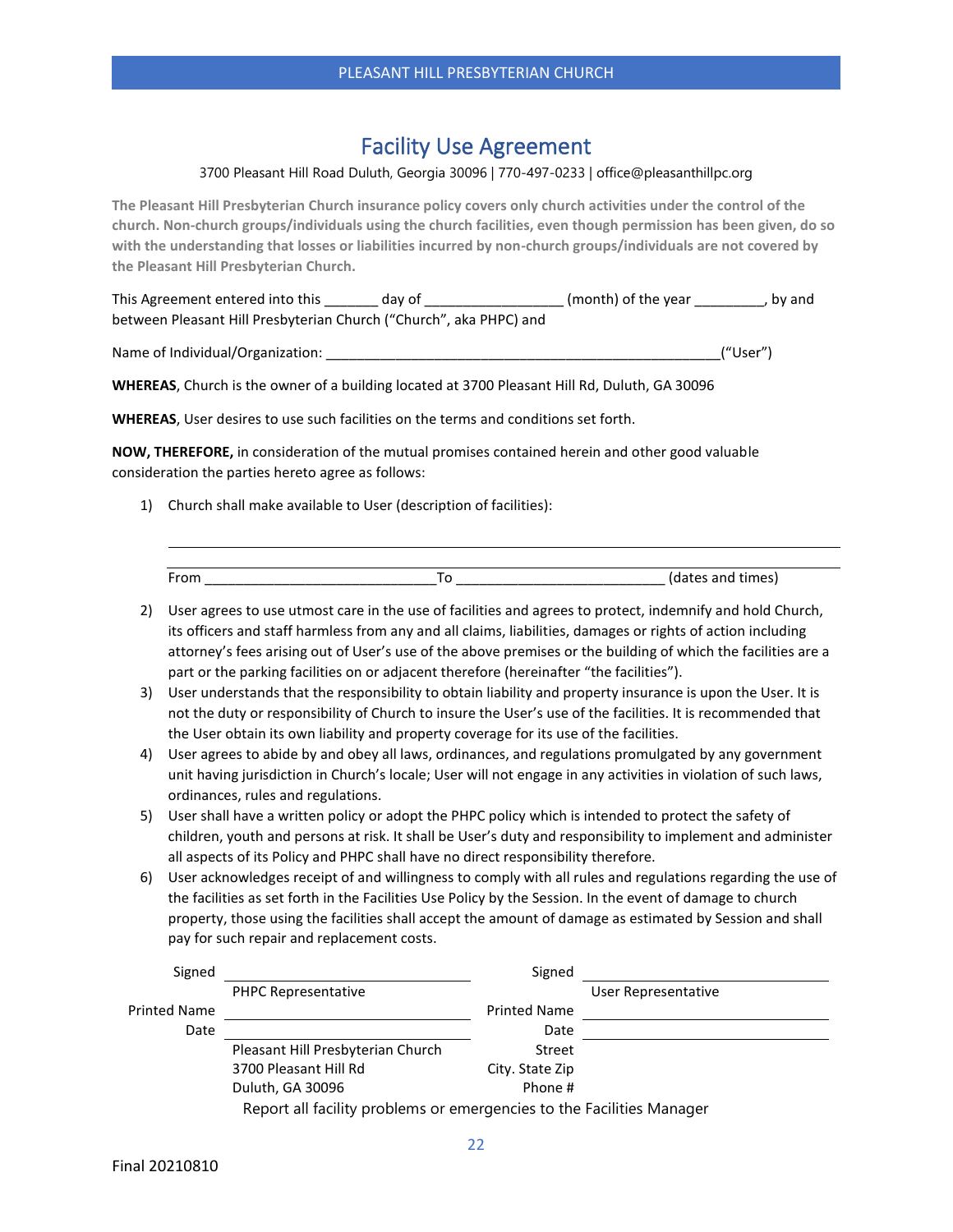All facility use is based on the condition that the premises are left in clean and working condition as they were found prior to any event or function. Leaving the facility in unkempt condition\*, incurring damage, or not securing the premises will be grounds for losing facility use privileges and/or deposits, and incurring additional fees. Any damages to the facilities or equipment should be reported as soon as possible to the church office.

At the conclusion of the event, the requestor/sponsor is responsible for the following:

- 1) Return the set-up of the room to the condition found upon arrival.
- 2) All dry erase boards should be wiped clean. Children should not be allowed to draw on these boards.
- 3) Tables and chairs are to be put back in place if they are moved.
- 4) Tabletops should be wiped clean of food and trash.
- 5) Any liquid spills shall be wiped up. If the kitchen was used, it shall be left in a clean condition and the kitchen check list posted. Broom and mops can be found in the Custodial Closet (located between the restrooms in the Fellowship Hall or the Men's Restroom in the Sanctuary).
- 6) After your meeting please place the plastic bag of trash in the proper receptacle.
	- a. For rooms that are used upstairs in the education building place your bags in the large gray trash can located in the lower stairwell.
	- b. Rooms in the lower level should use the large trashcans located outside the back door in the kitchen, or in the dumpster.
- 7) All leftover food, paper products, etc. shall be properly disposed of in trash bags and placed in trash containers in the Church parking lot.
- 8) All windows in the room used shall be closed and locked,
- 9) All lights in room used, bathrooms, and hallways shall be turned off.
- 10) All decorations (if any) shall be taken down and properly disposed of.
- 11) The individual in charge shall be the last of the group to leave the building.

\*For events incurring a Custodial Fee, these activities will be performed by our cleaning services.

#### **PHPC Contacts**

| <b>Business Manger</b>    |                | 770-497-0233 | office@pleasanthillpc.org  |
|---------------------------|----------------|--------------|----------------------------|
| <b>Facilities Manager</b> |                | 770-497-0233 | kristie@pleasanthillpc.org |
| Wedding                   | Shannon        | 770-497-0233 |                            |
| Coordinator               | Hudson/Vanessa |              |                            |
|                           | Craddock       |              |                            |